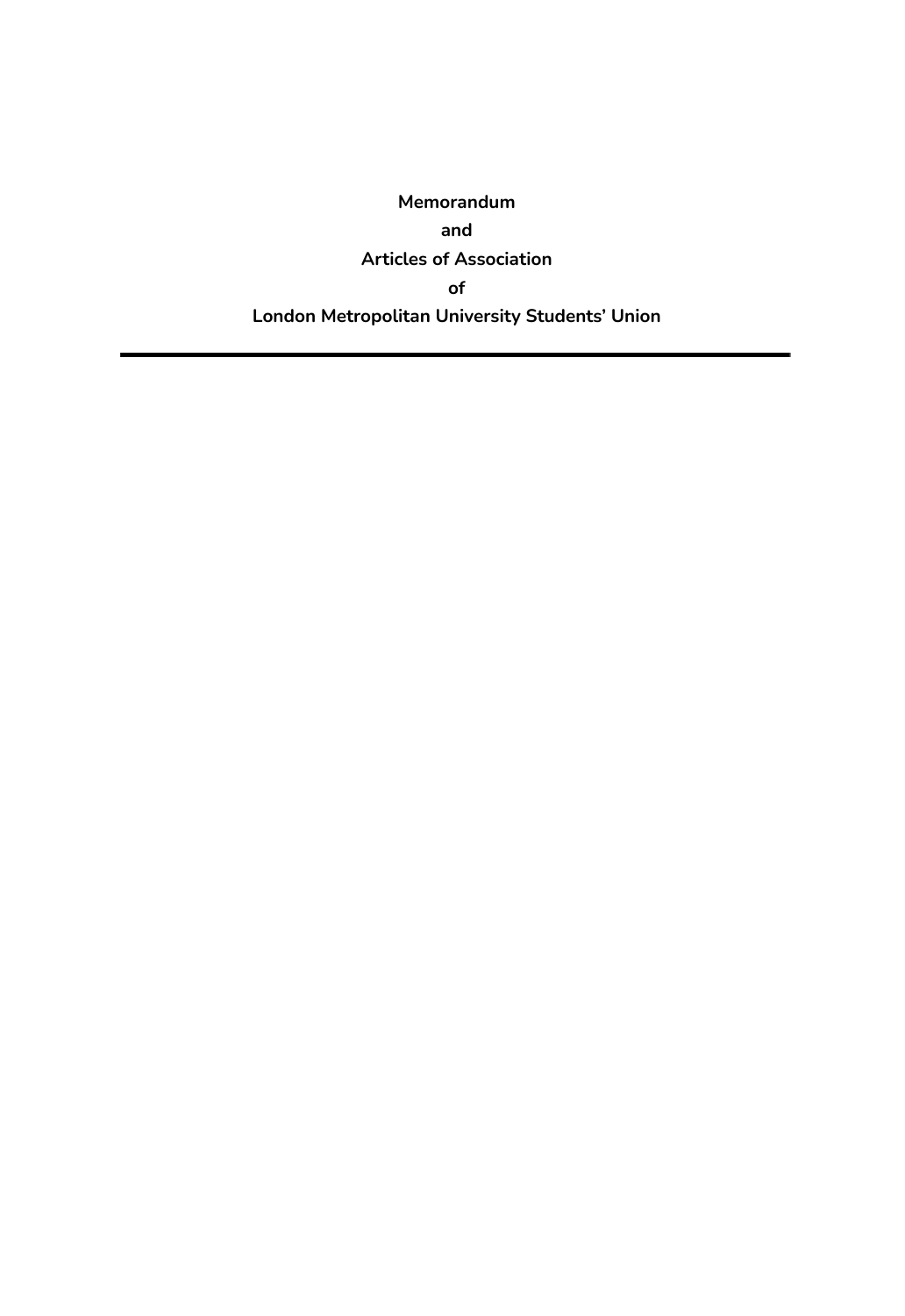| <b>Key Constitutional Provisions</b><br>This section describes the organisation, its purpose, the activities it can engage in and the<br>boundaries of its work. It describes what happens if the organisation was to be dissolved<br>and how the memorandum and articles can be amended. | Page 4  |
|-------------------------------------------------------------------------------------------------------------------------------------------------------------------------------------------------------------------------------------------------------------------------------------------|---------|
| Membership<br>This section describes who the members of the students' union are.                                                                                                                                                                                                          | Page 12 |
| Referenda<br>This section describes how a referendum may be called.                                                                                                                                                                                                                       | Page 13 |
| <b>Meetings</b><br>This section describes how meetings are called and what business will take place within them.                                                                                                                                                                          | Page 14 |
| <b>Trustees</b><br>This section describes who the Trustees are, how they are appointed, how they can be<br>removed and their powers.                                                                                                                                                      | Page 17 |
| <b>Executive Committee</b><br>This section describes who the Executive Committee are, how they are appointed, how<br>they can be removed and their powers.                                                                                                                                | Page 25 |
| <b>Decision-making By Trustees</b><br>This section lays out how trustee meetings will be called and run and how Trustees can<br>make decisions.                                                                                                                                           | Page 26 |
| <b>Student Council</b><br>This section deals with the powers and responsibilities of the student council.                                                                                                                                                                                 | Page 31 |
| <b>Administrative Arrangements and Miscellaneous Provisions</b>                                                                                                                                                                                                                           | Page 31 |

## **Table of Contents and Comments**

This section deals with miscellaneous questions and a table of definitions and interpretations.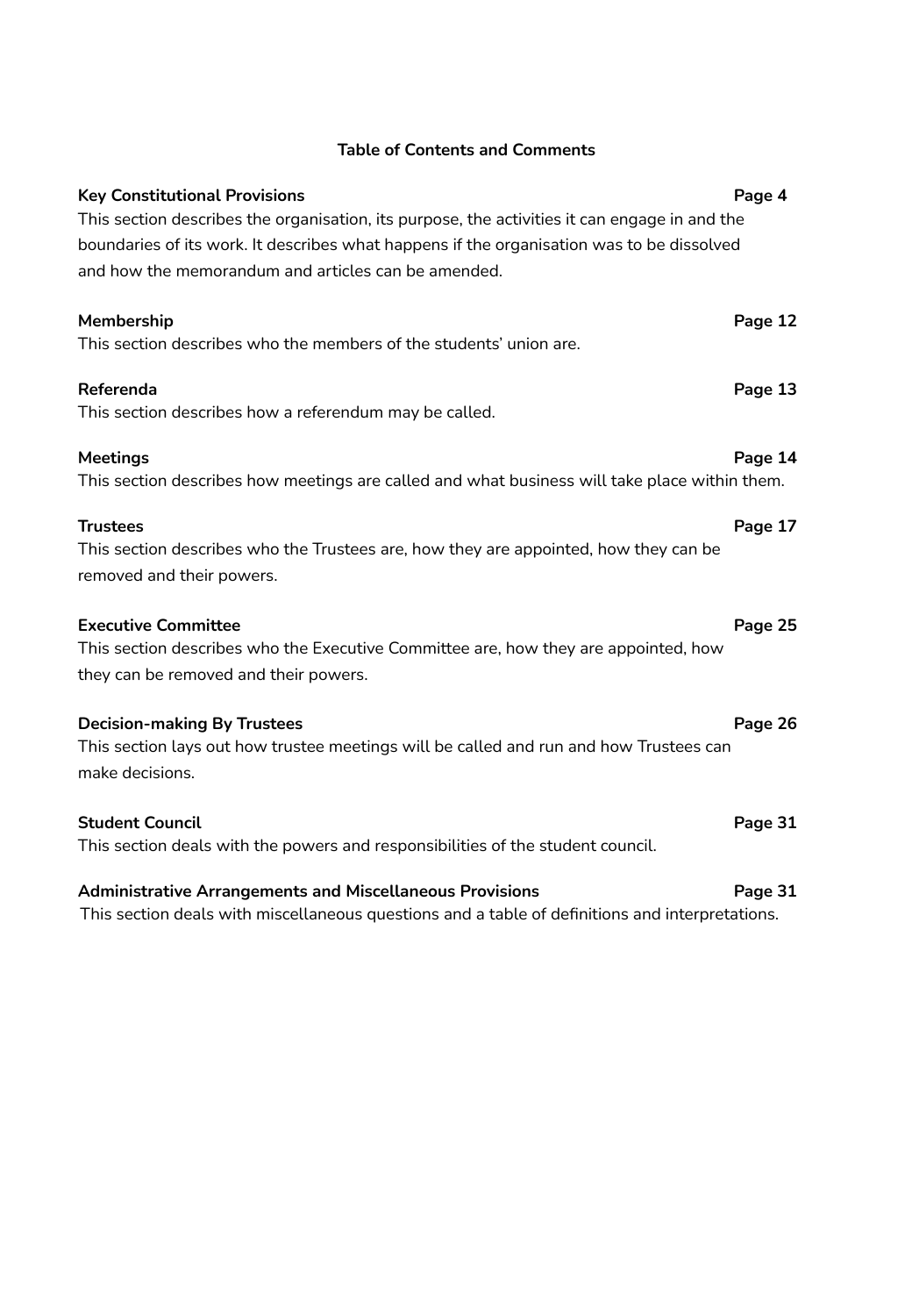## **BACKGROUND**

- 1. London Metropolitan University Students' Union (the "Union") is a students' union within the meaning of the Education Act. The Union represents the educational interests and welfare of its Members.
- 2. The Union will seek at all times to:
	- a) ensure that the diversity of its Membership is recognised and that equal access is available to all Members of any background;
	- b) pursue its purpose and strategy, driven by members, but independent of any political party or religious group; and
	- c) pursue equal opportunities by taking positive action where necessary within the law to facilitate the participation of all groups across society.
- 3. These Articles have been structured to give the Trustees reasonable authority to manage the affairs of the Union in a professional manner. The Members enjoy the right, which must be exercised in accordance with charity law, to elect a proportion of the Trustees and to dismiss all of the Trustees. The Trustees will give the utmost consideration to the views of Members.
- 4. Under the Education Act, London Metropolitan University has a statutory duty to ensure that the Union operates in a fair and democratic manner and is held to proper account for its finances. The Union therefore collaborates with London Metropolitan University in ensuring that the affairs of the Union are properly conducted and that the educational and welfare needs of the Union's Members are met.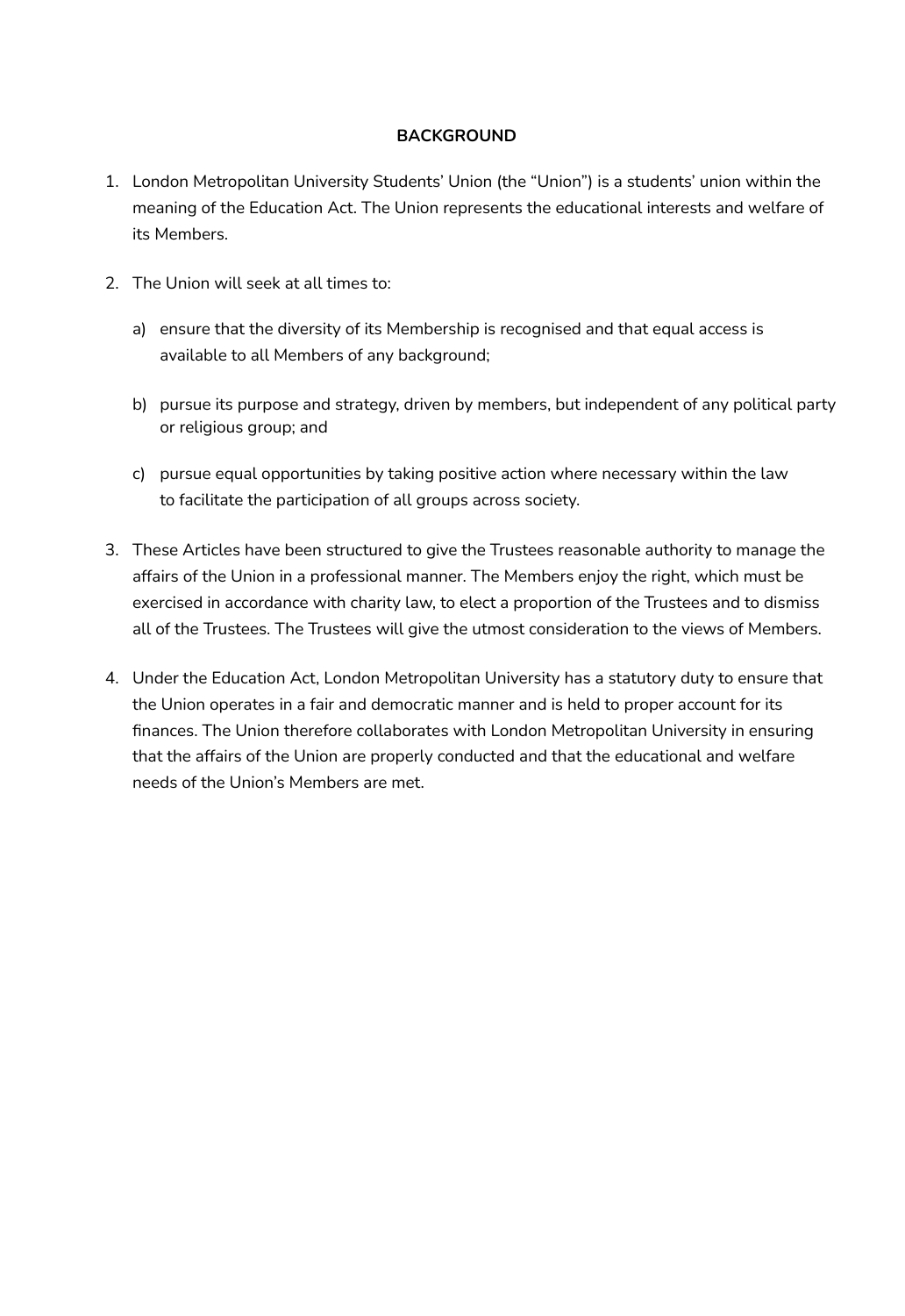### **PART 1**

### **KEY CONSTITUTIONAL PROVISIONS**

#### **1. Definitions and Interpretation**

The meanings of any defined terms used in these Articles are set out in Article 61. If any dispute arises in relation to the interpretation of these Articles or any of the Bye-Laws, it shall be resolved by the Trustees.

### **2. Objects**

The objects of the Union are the advancement of education for Students at London Metropolitan University for the public benefit by:

- 2.1 promoting the educational interests and welfare of Students at London Metropolitan University during their course of study and representing, supporting and advising Students;
- 2.2 being the recognised representative channel between Students and London Metropolitan University and any other external bodies; and
- 2.3 providing social, cultural, and recreational activities and forums for discussions and debate for the personal development of its Students.

#### **3. Powers**

To further its objects, but not to further any other purpose, the Union may:

- 3.1 provide services and facilities for Members;
- 3.2 establish, support, promote and operate a network of student activities for Members;
- 3.3 support any fundraising activities carried out by its Members for charitable causes, including the provision of administrative support, banking facilities and acting as a holding trustee of any funds raised;
- 3.4 alone or with other organisations:
	- a) carry out campaigning activities;
	- b) seek to influence public opinion; and
	- c) make representations to and seek to influence governmental and other related bodies and institutions regarding the reform, development and implementation of policies, legislation and regulations effecting students, provided that all such activities shall be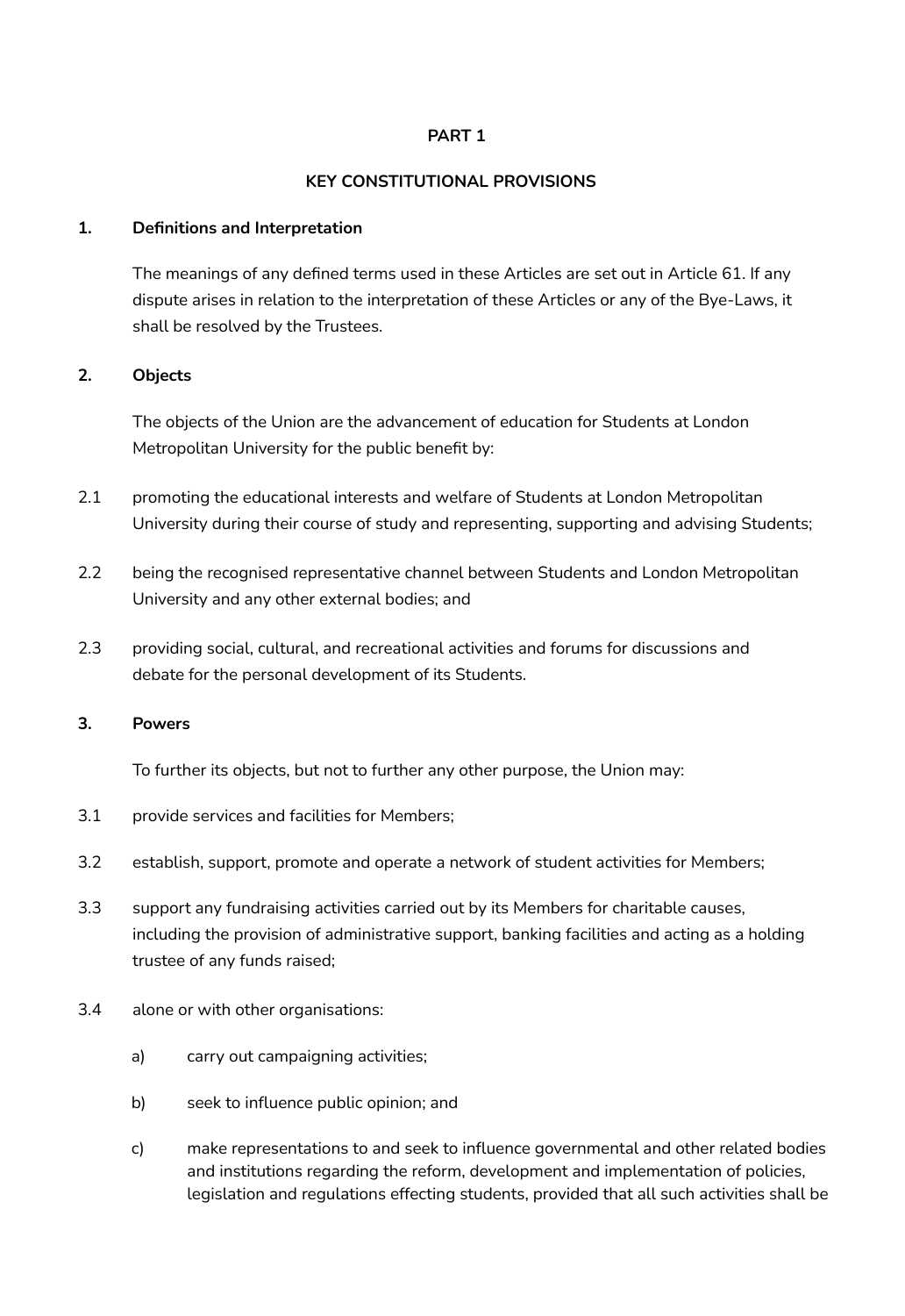confined to the activities which an English and Welsh charity may properly undertake and provided that the Union complies with the Education Act and any guidance published by the Charity Commission;

- 3.5 write, make, commission, print, publish or distribute materials or information or assist in these activities;
- 3.6 promote, initiate, develop or carry out education and training and arrange, provide or assist with exhibitions, lectures, meetings, seminars, displays, classes or similar;
- 3.7 promote, encourage, carry out or commission research, surveys, studies or other work and publish the results;
- 3.8 provide or appoint others to provide advice, guidance, representation and advocacy;
- 3.9 co-operate with other organisations and exchange information and advice with them;
- 3.10 become a member, affiliate or associate of other organisations;
- 3.11 support, set up or amalgamate with other charities with objects identical or similar to the Union's objects, and act as or appoint Trustees, agents, nominees or delegates to control and manage such charities (including without limitation to act as trustee of any charitable trust of permanent endowment property held for any of the charitable purposes included in the Union's objects);
- 3.12 purchase or acquire all or any of the property, assets, liabilities and engagements of any charity with objects similar to the Union's objects;
- 3.13 raise funds and invite and receive contributions from any person provided that the Union shall not carry out any taxable trading activities in raising funds;
- 3.14 borrow and raise money on such terms and security as the Union may think suitable including for the purposes of investment or of raising funds (but only in accordance with the restrictions imposed by the Charities Act 2011);
- 3.15 purchase, lease, hire or receive property of any kind including land, buildings and equipment and maintain and equip it for use;
- 3.16 sell, manage, lease, mortgage, exchange, dispose of or deal with all or any of its property (but only in accordance with the restrictions imposed by the Charities Act 2011);
- 3.17 make grants or loans of money and give guarantees;
- 3.18 set aside funds for special purposes or as reserves against future expenditure;
- 3.19 invest and deal with the Union's money not immediately required for its objects in or upon any investments, securities, or property;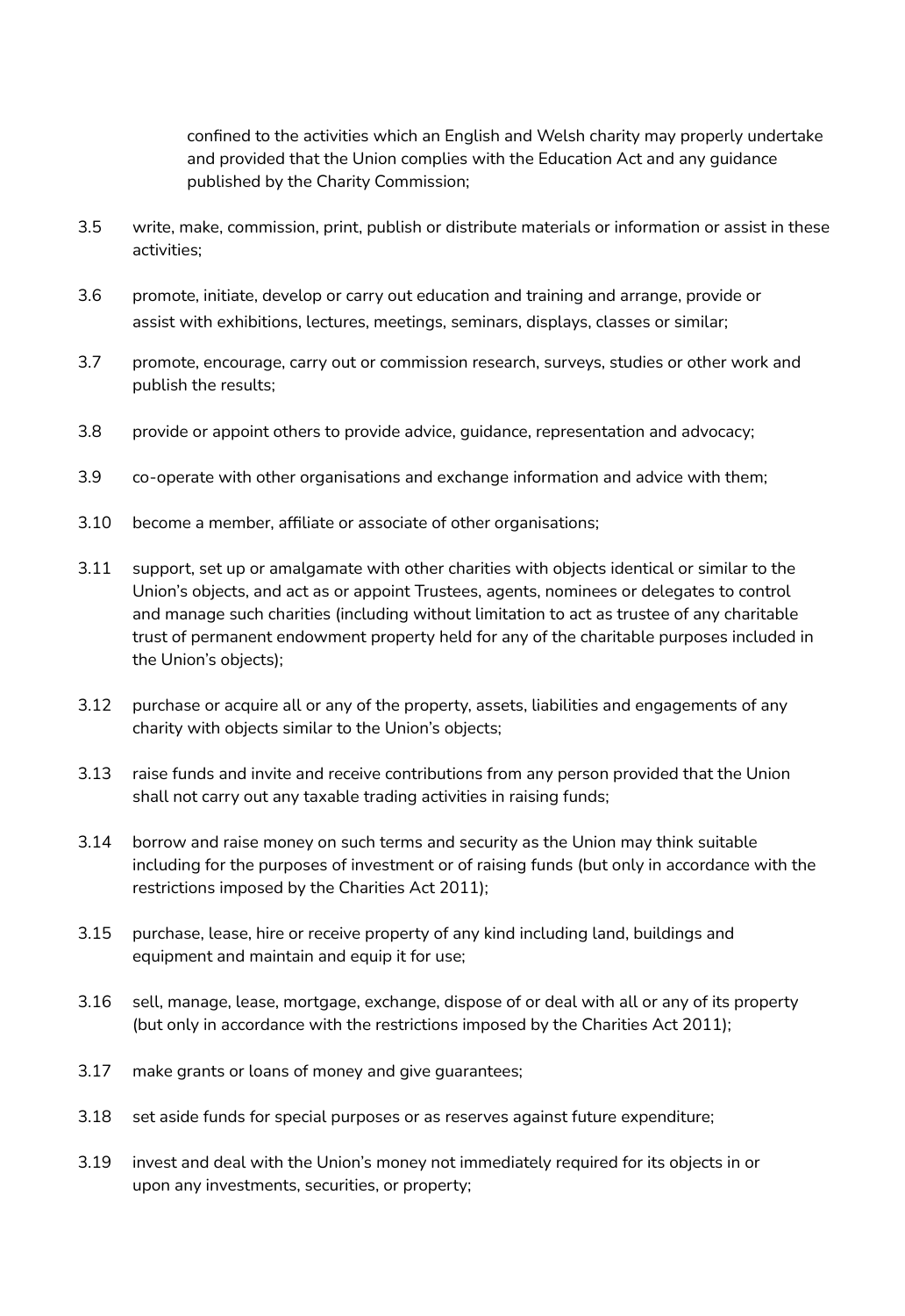- 3.20 delegate the management of investments to an appropriately experienced and qualified financial expert provided that:
	- a) the investment policy is set down in writing for the financial expert by the Trustees;
	- b) every transaction is reported promptly to the Trustees;
	- c) the performance of the investments is reviewed regularly by the Trustees;
	- d) the Trustees are entitled to cancel the delegation at any time;
	- e) the investment policy and the delegation arrangements are reviewed at least once a year;
	- f) all payments due to the financial expert are on a scale or at a level which is agreed in advance and are notified promptly to the Trustees on receipt; and
	- g) the financial expert may not do anything outside the powers of the Trustees;
- 3.21 arrange for investments or other property of the Union to be held in the name of a nominee (being a company or a limited liability partnership registered or having an established place of business in England and Wales) under the control of the Trustees or a financial expert acting under their instructions and to pay any reasonable fee required;
- 3.22 lend money and give credit to, take security for such loans or credit and guarantee or give security for the performance of contracts by any person or company;
- 3.23 open and operate banking accounts and other facilities for banking and draw, accept, endorse, negotiate, discount, issue or execute negotiable instruments such as promissory notes or bills of exchange;
- 3.24 trade in the course of carrying out any of its objects and carry on any other trade which is not expected to give rise to taxable profits;
- 3.25 establish or acquire subsidiary companies to carry on any trade;
- 3.26 subject to Article 6 (Limitation on private benefits), employ and pay employees and professionals or other advisor
- 3.27 grant pensions and retirement benefits to employees of the Union and to their dependants and subscribe to funds or schemes for providing pensions and retirement benefits for employees of the Union and their dependants;
- 3.28 pay out of the funds of the Union the cost of any premium in respect of any indemnity insurance to cover the liability of the Trustees which by virtue of any rule of law would otherwise attach to them in respect of any negligence, default, breach of trust or breach of duty of which they may be guilty in relation to the Union, including without limitation any liability to make a contribution to the Union's assets as specified in section 214 of the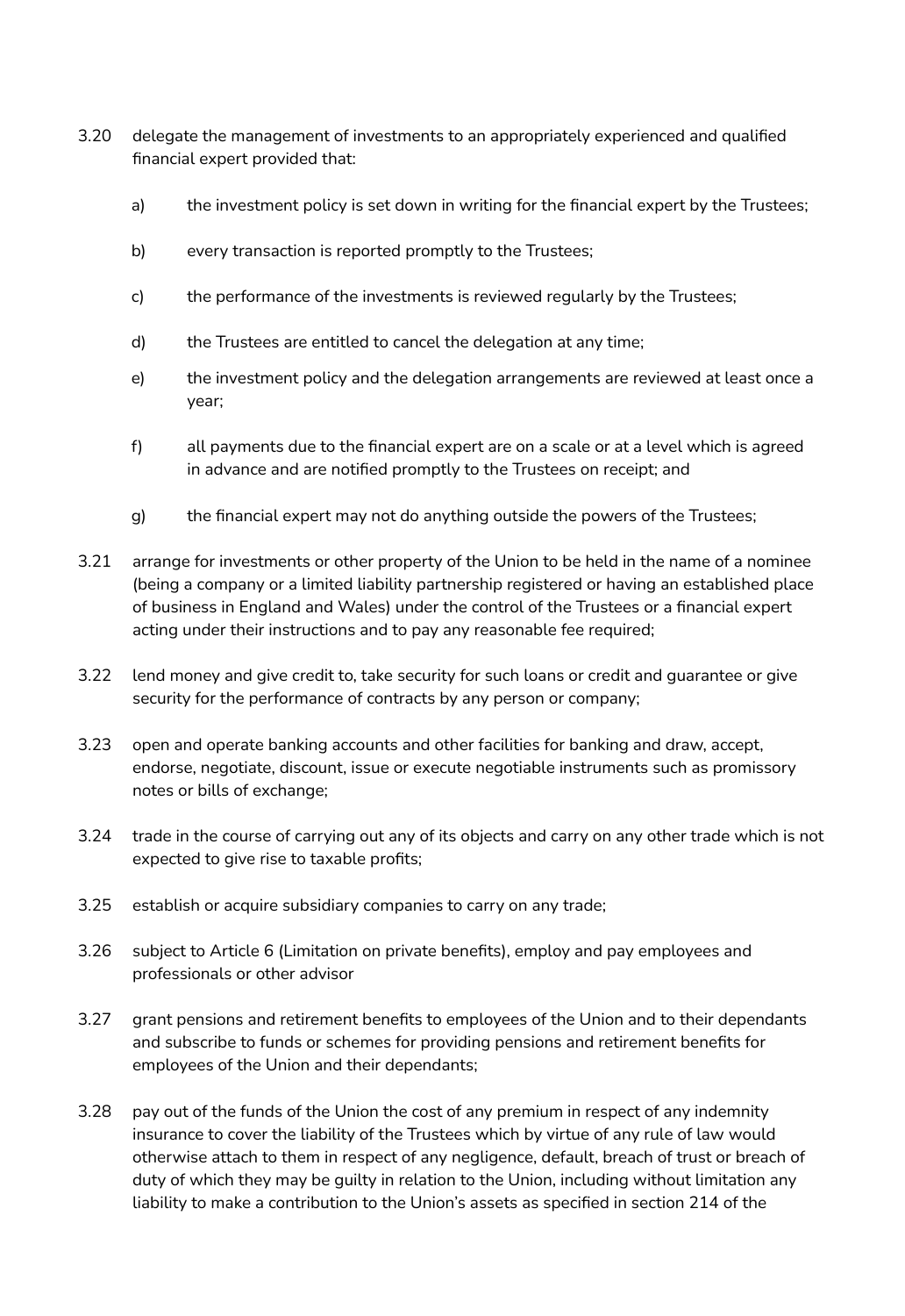Insolvency Act 1986 (wrongful trading);

3.29 do all such other lawful things as shall further the Union's objects.

## **6 Limitation on private benefits**

- 6.1 The income and property of the Union shall be applied solely towards the promotion of its objects.
- 6.2 Except as provided below no part of the income and property of the Union may be paid or transferred directly or indirectly by way of dividend, bonus or otherwise by way of profit to any Member of the Union. This shall not prevent any payment in good faith by the Union of:
	- 6.2.1 any payments made to any Member in their capacity as a beneficiary of the Union;
	- 6.2.2 reasonable and proper remuneration to any Member for any goods or services supplied to the Union provided that if such Member is a Trustee, Article 6.3 shall apply;
	- 6.2.3 interest on money lent by any Member to the Union at a reasonable and proper rate; and
	- 6.2.4 any reasonable and proper rent for premises let by any Member to the Union.
- 6.3 Except as provided below no Trustee may sell goods, services or any interest in land to the Union; be employed by, or receive any remuneration from, the Union; or receive any other financial benefit from the Union. This shall not prevent any payment in good faith by the Union of:
	- 6.3.1 any payments made to any Trustee or Connected Person in their capacity as a beneficiary of the Union;
	- 6.3.2 reasonable and proper out of pocket expenses of the Trustees;
	- 6.3.3 reasonable and proper remuneration to any Sabbatical Trustee or Connected Person for any goods or services supplied to the Union on the instructions of the Trustees provided that:
		- a) for the avoidance of doubt, the authorisation under this provision shall extend to the remuneration of Sabbatical Trustees and Connected Persons under contracts of employment with the Union;
		- b) subject to Article 6.3.3(a), the authorisation under this provision shall not extend to the service of acting as Trustee;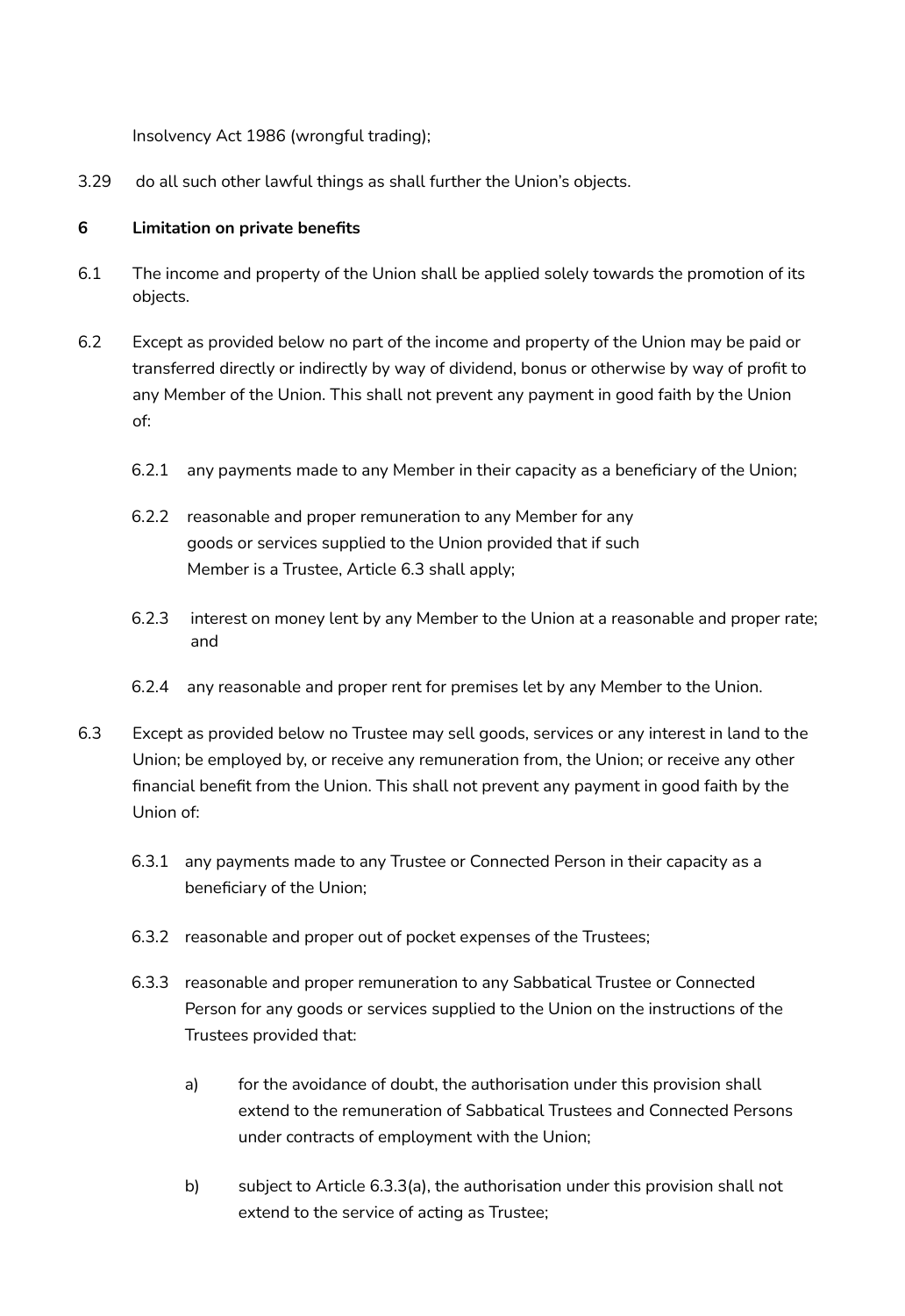- c) if the person being remunerated is a Trustee the procedure described in Article 53 must be followed in considering the appointment of the Trustee and in relation to any other decisions regarding the remuneration authorised by this provision;
- d) if the person being remunerated is a Connected Person the procedure described in Article 43 must be followed by the relevant Trustee in relation to any decisions regarding such Connected Person;
- e) subject to Article 6.6, this Person provision may not apply to more than half of the Trustees in any financial year (and for these purposes such provision shall be treated as applying to a Trustee if it applies to a person who is a Connected Person in relation to that Trustee); and
- f) at all times the provisions of the Education Act are complied with;
- 6.3.4 interest on money lent by any Trustee or Connected Person to the Union at a reasonable and proper rate;
- 6.3.5 any reasonable and proper rent for premises let by any Trustee or Connected Person to the Union;
- 6.3.6 reasonable and proper premiums in respect of indemnity insurance
- 6.3.7 any payments made to any Trustee or officer under the indemnity provisions set out at Article 64 ; and
- 6.3.8 any payments authorised in writing by the Charity Commission.
- 6.4 A Trustee may receive the following benefits from any Subsidiary Company:
	- 6.4.1 a Trustee or a person who is Connected with a Trustee may receive a benefit from any Subsidiary Company in their capacity as a beneficiary of the Union or of any Subsidiary Company;
	- 6.4.2 a Trustee or a person who is Connected with a Trustee may be reimbursed by any Subsidiary Company for, or may pay out of any Subsidiary Company's property, reasonable expenses properly incurred by them when acting on behalf of any Subsidiary Company;
	- 6.4.3 a Trustee or a person who is Connected with a Trustee may be paid reasonable and proper remuneration by any Subsidiary Company for any goods or services supplied to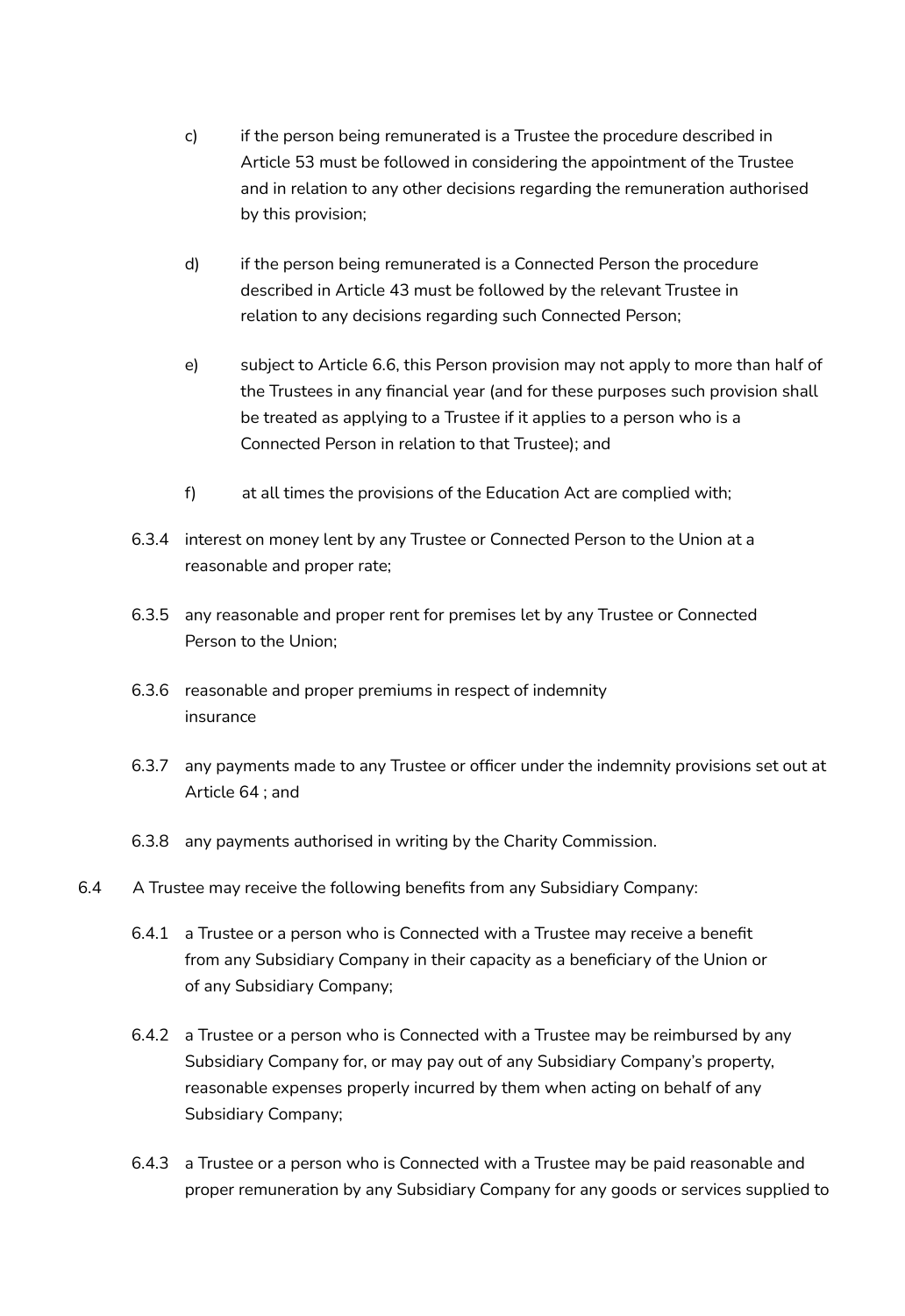any Subsidiary Company, with the prior approval of the Trustees, (including services performed under a contract of employment with any Subsidiary Company or otherwise) provided that this provision and Article 6.3.3 may not apply to more than half of the Trustees in any financial year (and for these purposes this provision shall be treated as applying to a Trustee if it applies to a person who is Connected with that Trustee);

- 6.4.4 a Trustee or a person who is Connected with a Trustee may, with the prior approval of the Trustees, receive interest at a reasonable and proper rate on money lent to any Subsidiary Company;
- 6.4.5 a Trustee or a person who is Connected with a Trustee may, with the prior approval of the Trustees, receive reasonable and proper rent for premises let to any Subsidiary Company;
- 6.4.6 any Subsidiary Company may pay reasonable and proper premiums in respect of indemnity insurance for its directors and officers; and
- 6.4.7 a Trustee or a person who is Connected with a Trustee may receive payment under an indemnity from any Subsidiary Company in accordance with the constitution of the relevant Subsidiary Company; provided that the affected Trustee may not take part in any decision of the Trustees to approve a benefit under Articles 6.3 and 6.4.
- 6.5 For any transaction authorised by Article 6.3 or Article 6.4, the Trustee's duty (arising under the Companies Acts) to avoid a conflict of interest with the Union shall be disapplied provided the relevant provisions of Article 6.3 or Article 6.4 have been complied with.
- 6.6 Where a vacancy arises on the Board of Trustees with the result that Article 6.3.3 applies to more than half of the Trustees, the Union may continue to pay remuneration to its Sabbatical Trustees and any Connected Persons receiving remuneration in accordance with Article 6.3.3 provided that the Union uses all reasonable endeavours to fill the vacancy as soon as possible.

## **7 Liability of Company Law Members**

The liability of each Company Law Member is limited to £1, being the amount that each Company Law Member undertakes to contribute to the assets of the Union in the event of its being wound up while they are a Company Law Member or within one year after they cease to be a Company Law Member, for:

7.1 payment of the Union's debts and liabilities contracted before they cease to be a Company Law Member;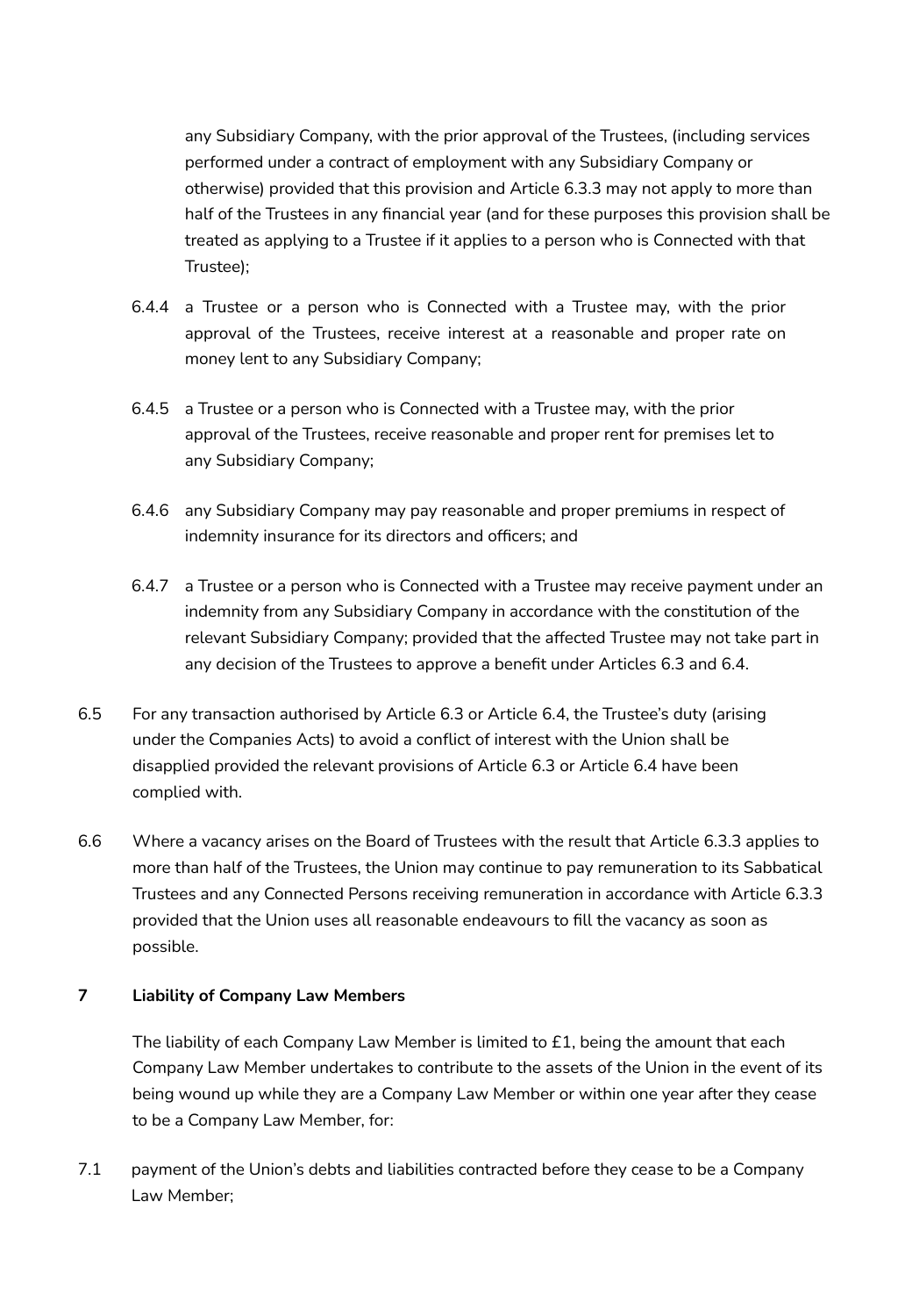- 7.2 payment of the costs, charges and expenses of winding up; and
- 7.3 adjustment of the rights of the contributories among themselves.

## **8 Dissolution**

If any property remains after the Union has been wound up or dissolved and all debts and liabilities have been satisfied, it shall not be paid to or distributed among the Members of the Union. It shall instead be given or transferred to some other charitable institution or institutions having similar objects to those of the Union and which prohibits the distribution of its or their income and property among its or their members to an extent at least as great as these Articles impose upon the Union. The institution or institutions which are to benefit shall be chosen by the Trustees of the Union at or before the time of winding up or dissolution.

## **9 Reviewing and Amending the Articles**

- 9.1 The London Metropolitan University shall be required to review the provisions of the Union's Articles of Association at intervals of not more than five years as part of a wider Governance Review, which shall be led by the Union itself.
- 9.2 The approval of the London Metropolitan University shall be required for any amendments to the Union's Articles of Association.
- 9.3 Any amendment to the Union's Articles of Association shall require the following:
	- 9.3.1 The circulation by the Board of Trustees of a proposal to amend the Articles to all the Student Members (the "Proposal");
	- 9.3.2 A period of time (as set out in the Bye-Laws) during which any amendments to the Proposal may be submitted to the Board of Trustees;
	- 9.3.3 The circulation by the Board of Trustees to all the Student Members of a resolution to approve either the Proposal or a revised Proposal incorporating these amendments submitted in accordance with Articles 9.3.1 and 9.3.2 which the Board of Trustees in their absolute discretion have accepted;
	- 9.3.4 A resolution passed at a Student Members' Meeting or in a referendum by a two thirds majority vote approving the Proposal or the revised Proposal (as the case may be); or
	- 9.3.5 A special resolution of the Company Law Members making the amendments to the Articles that have been approved by resolution of the Student Members
- 9.4 The approval of London Metropolitan University.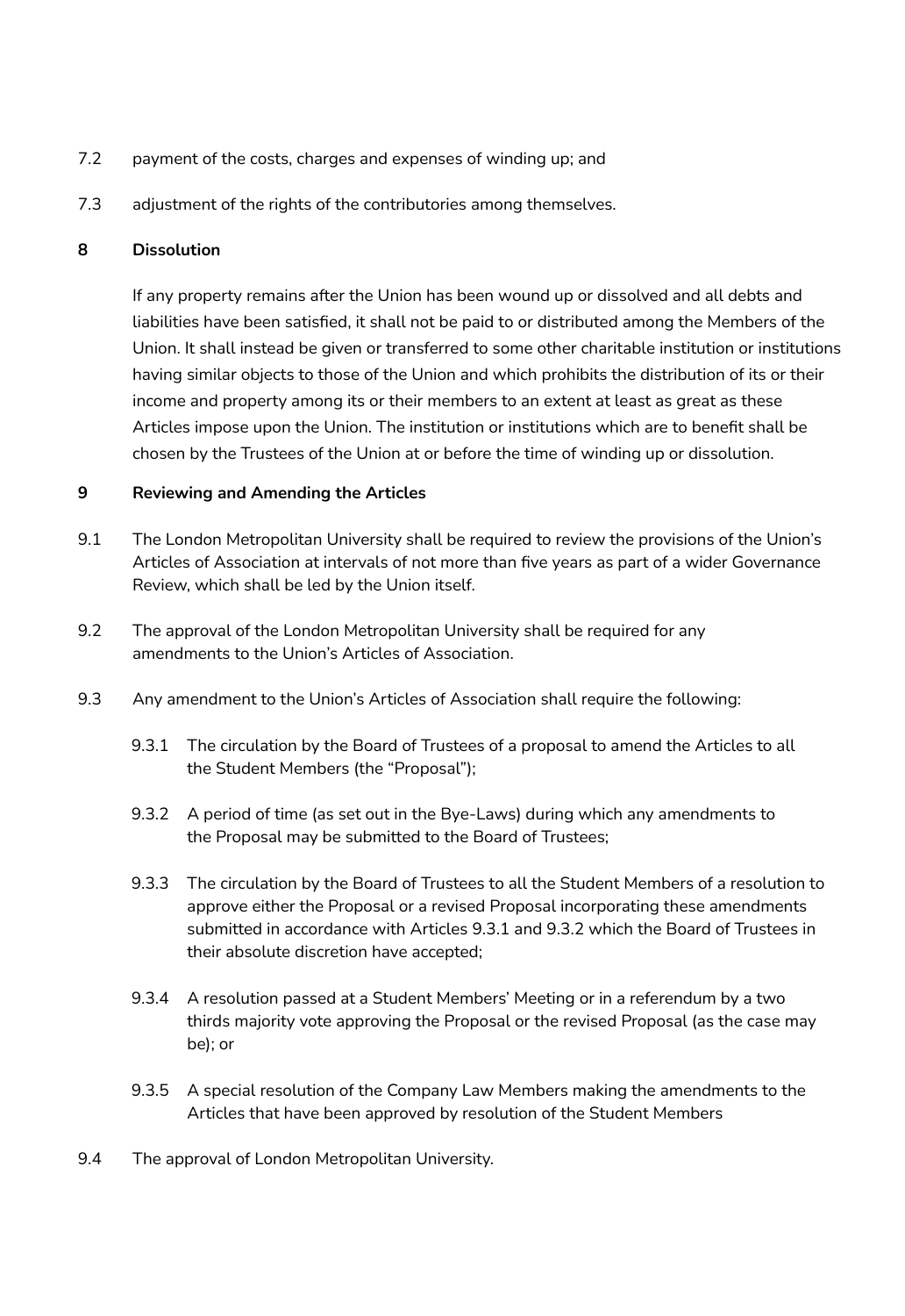## **PART 2**

## **MEMBERS**

### **10 Members of the Union**

- 10.1 The Members of the Union shall be as follows:
	- 10.1.1 Student Members; and
	- 10.1.2 Company Law Members
- 10.2 The Union may also have associate members in accordance with Article 11.
- 10.3 Student Members
	- 10.3.1 The Student Members of the Union shall be as follows:
		- 10.3.1.1 each and every student who has not opted out by notifying London Metropolitan University or the Union of their wish not to be a Student Member of the Union; and
		- 10.3.1.2 the Sabbatical Officers of the Union.
- 10.4 Student Members of the Union shall be entitled to the benefits set out in the Relationship Agreement
- 10.5 Termination of Student Membership

Student Membership shall not be transferable and shall cease on death. A Student Member shall cease to be a Student Member of the Union if:

- 10.5.1 they cease to be a Student. For the avoidance of doubt, this will include the situation where a Student Member's Student status with London Metropolitan University is revoked by London Metropolitan University
- 10.5.2 they cease to be a Sabbatical Officer;
- 10.5.3 they opt out of Student Membership by giving written notice to the Union or University in accordance with the Bye-Laws; or
- 10.5.4 a decision is made to remove them from Student Membership of the Union in accordance with the Union's code of conduct.

### BECOMING AND CEASING TO BE A COMPANY LAW MEMBER

10.6 Trustees as Company Law Members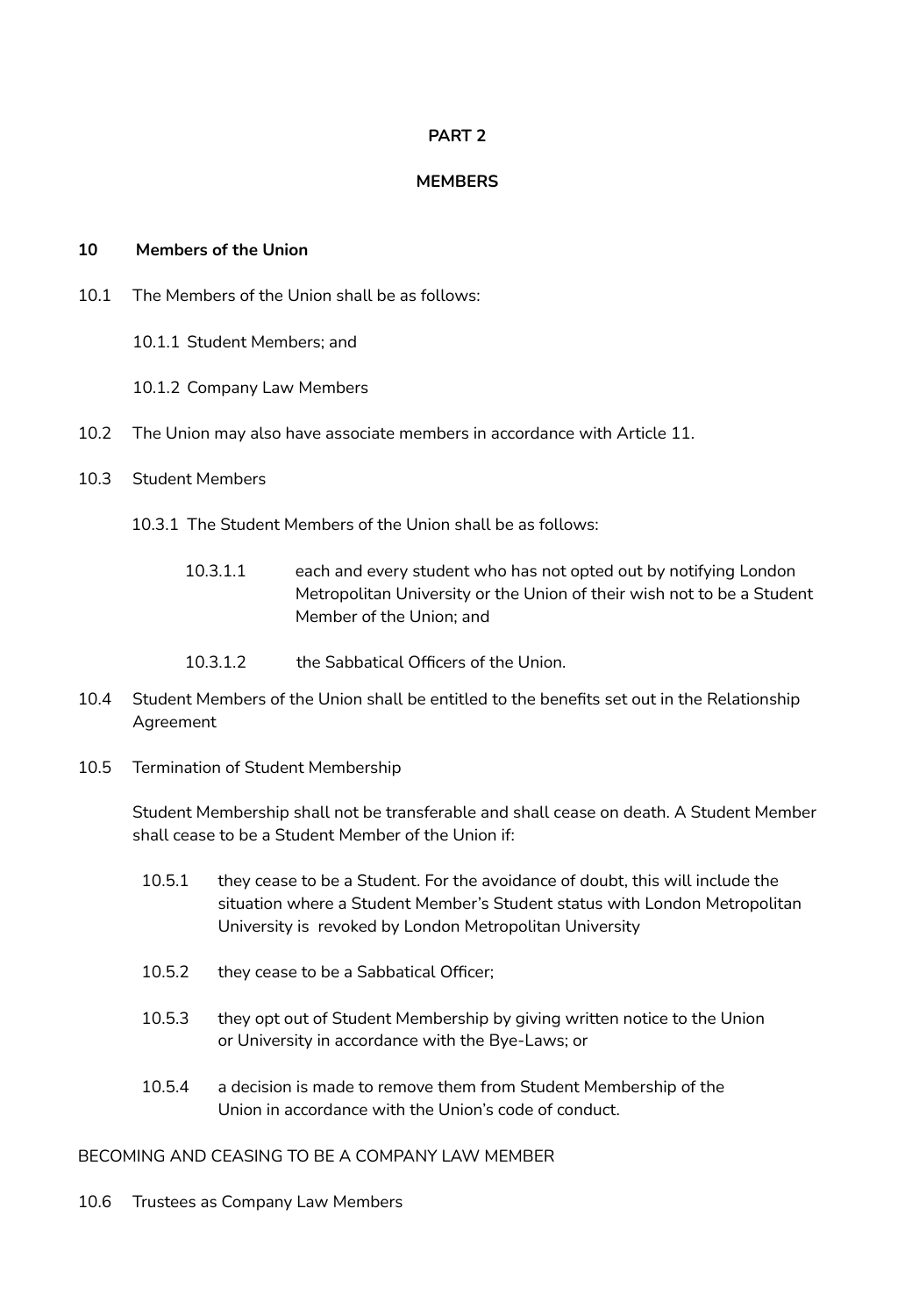- 10.6.1 The Trustees from time to time shall be the only Company Law Members of the Union
- 10.6.2 A Trustee shall become a Company Law Member on becoming a Trustee.
- 10.7 Termination of Company Law Membership
	- 10.7.1 A Company Law Member shall cease to be a Company Law Member if they cease to be a Trustee.
	- 10.7.2 Company Law Membership is not transferable and shall cease on death.

## **11 Associate members**

11.1 The Trustees may establish such classes of associate membership with such description and with such rights and obligations as they think fit and may admit and remove such associate members in accordance with the Bye-Laws provided that no such associate members shall be Members of the Union for the purposes of the Articles or the Companies Acts.

## **12 Code of Conduct**

- 12.1 The Trustees will establish and monitor a "code of conduct" that all Members shall be required to adhere to, including when Members are involved in activities or at events that are administered or organised by the Union.
- 12.2 The code of conduct may include a range of sanctions for breach of the code of conduct by a Member, including the suspension or removal of any or all of the rights and privileges of membership, including the holding of office.

## *REFERENDA*

## **13 Referenda**

- 13.1 A Referendum may be called on any issue by:
	- 13.1.1 agreement of the Trustees; or
	- 13.1.2 a majority vote of the Student Council; or
	- 13.1.3 a Secure Petition signed by at least 2% of the Membership, except in the case of a Referendum to pass a motion of no confidence in an Elected Officer where the Secure Petition must be signed by at least 2% of the Membership in accordance with Article 27.2.1.
- 13.2 Subject to Articles 27.2 .2 and 27.3, a resolution may only be passed by Referendum if at least 2% of the Membership cast a vote in the Referendum and a simple majority of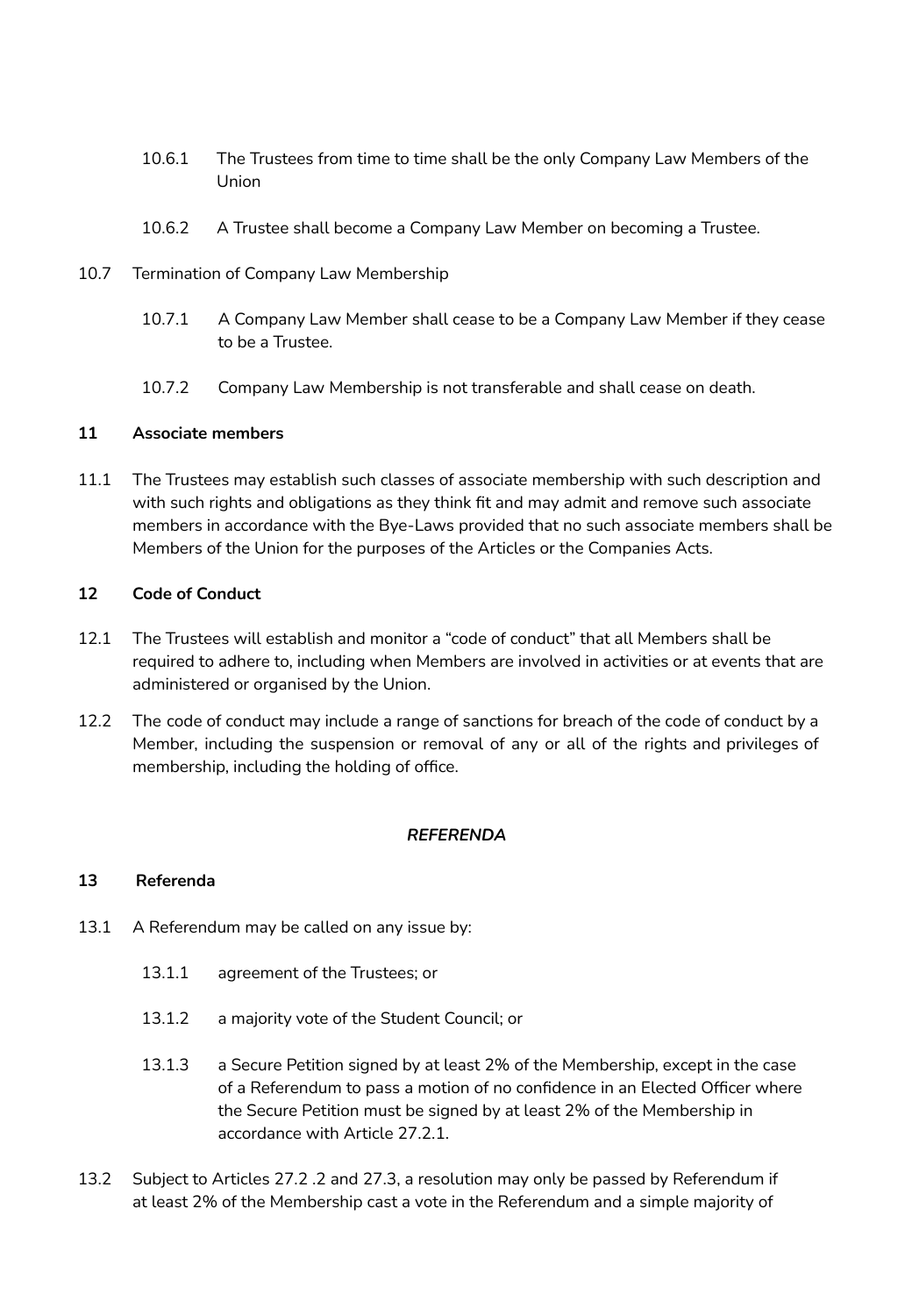the votes cast are in favour of the resolution.

- 13.3 Referenda shall be conducted in accordance with these Articles and the Bye-Laws.
- 13.4 Subject to Article 29.3 , the Members may set Policy by Referenda. Policy set by referenda may overturn Policy set by the Student Council which in turn may be overturned by policy set by the Membership in general meeting or at an annual Members' meeting.

## *STUDENT MEMBERS' MEETINGS*

## **14 Student Members' meetings**

- 14.1 The Union shall hold an annual Student Members' Meeting once in each Academic Year which shall be called and held in accordance with the Bye-Laws. The annual Student Members' Meeting shall be held at such a place as the Trustees shall think suitable to allow the maximum number of Student Members to attend.
- 14.2 The notice of the annual Student Members' meeting must state the business to be transacted which shall include at least the following:
	- 14.2.1 ratification of minutes of the previous annual Student Members' Meeting;
	- 14.2.2 receiving a report of the Trustees on the Union's activities since the previous annual Student Members' Meeting;
	- 14.2.3 receiving the accounts of the Union for the previous financial year;
	- 14.2.4 approving the list of affiliations of the Union; and
	- 14.2.5 open questions to the Trustees by the Student Members.
- 14.3 The Union may hold other Student Members' Meetings in addition to the annual Student Members' meeting. Such meetings shall be called and held in accordance with the Bye-Laws.
- 14.4 For the avoidance of doubt, any Student Members' Meeting held under this Article shall not be a Company Law Meeting of the Union for the purposes of the Companies Acts.

## **15 Location of meetings**

A Student Members' Meeting may be held at a particular place, remotely by video-conferencing or other electronic or technological means, or a hybrid meeting including both physical and remote attendance. The Trustees may, in their discretion, make such arrangements as they consider appropriate to enable those attending a Student Members meeting to participate in the meeting, including, without limitation, arrangements involving telephone or video conferencing and/or use of electronic facilities and/or electronic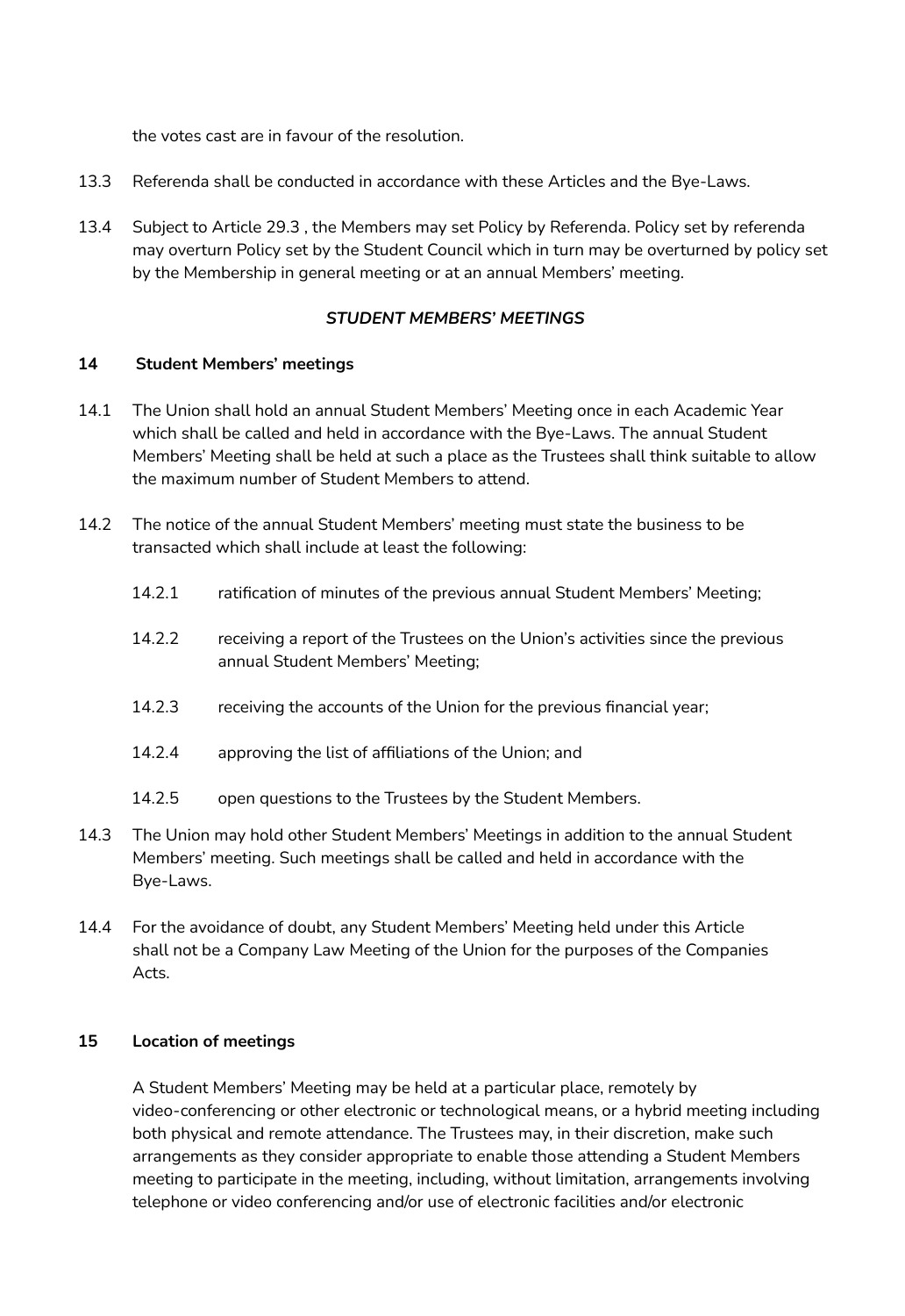platforms. A person participating in a Student Members' Meeting by video-conferencing or other electronic or technological means facilitated in accordance with this Article shall be deemed, for the purposes of the Articles and Bylaws, to be attending that meeting.

### **16 Quorum for Student Members Meeting**

- 16.1 No business shall be transacted at any Student Members' Meeting unless a quorum is present.
- 16.2 100 Student Members entitled to vote upon the business to be transacted shall be the quorum.
- 16.3 If a quorum is not present within half an hour from the time appointed for the meeting, the meeting shall stand adjourned to such other day, time and place as the Trustees may determine and if at the adjourned meeting a quorum is not present within half an hour from the time appointed for the meeting then the quorum shall be those student members present.

## *COMPANY LAW MEETINGS*

### **17 Company Law Meetings**

- 17.1 The Trustees may call a Company Law Meeting at any time.
- 17.2 Such meetings must be held in accordance with the provisions regarding such meetings in the Companies Acts.
- 17.3 A Company Law Meeting will usually only be required where the Union wishes to pass a company law resolution (other than by way of written resolution) in accordance with the Articles and/or the Companies Acts, including but not limited to a resolution to amend the Union's Articles of Association.
- 17.4 The quorum of the meeting shall be 50% of members plus 1 with a majority of student members present.

#### **WRITTEN RESOLUTIONS**

#### **18 Written Resolutions**

- 18.1 Subject to this Article a written resolution agreed by:
	- 18.1.1 Company Law Members representing a simple majority; or
	- 18.1.2 (in the case of a special resolution) Company Law Members representing not less than 75%; of the total voting rights of eligible Company Law Members shall be effective.
- 18.2 On a written resolution each Company Law Member shall have one vote.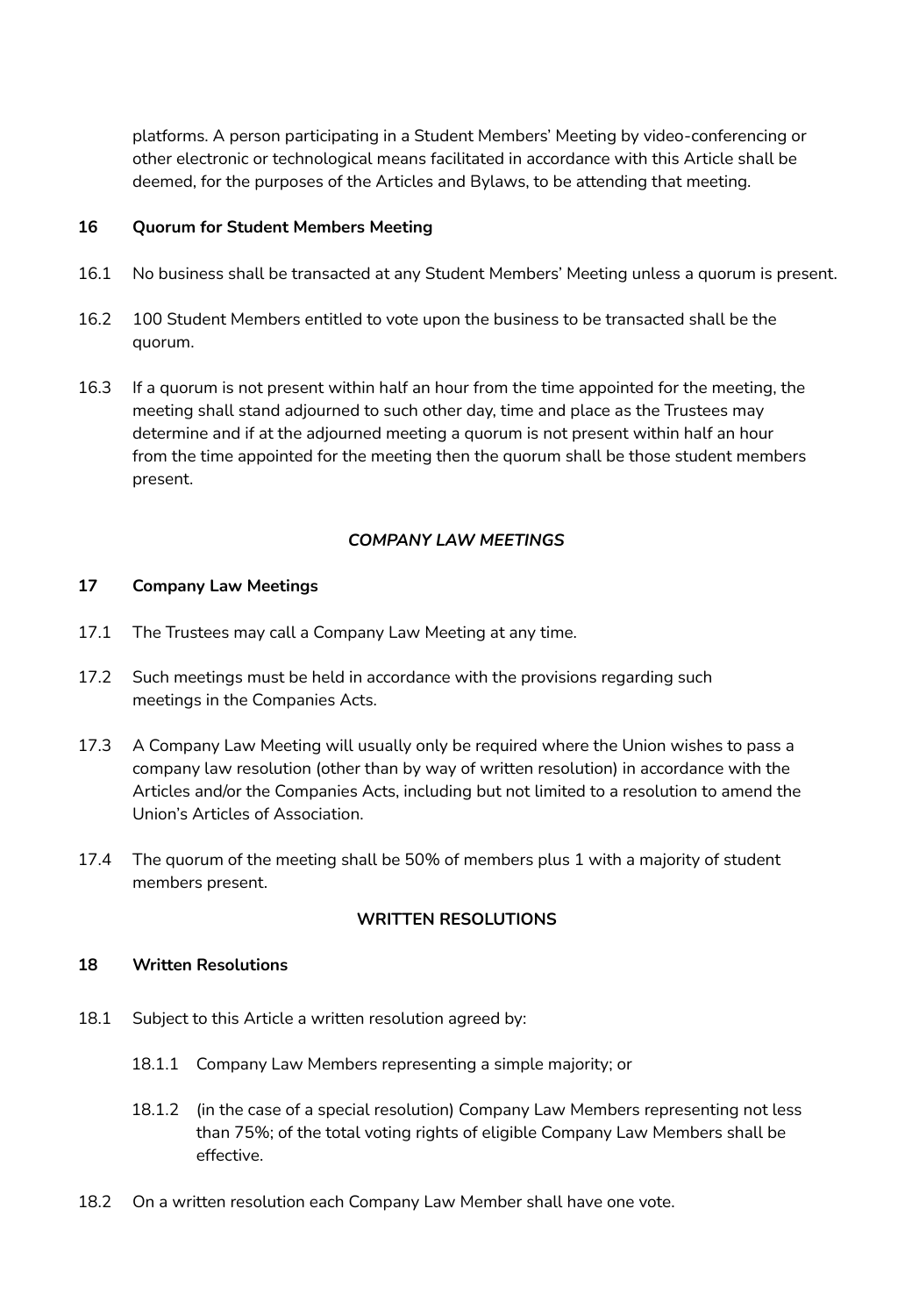18.3 A written resolution is not a special resolution unless stated that it is proposed as a special resolution.

### *Circulation*

- 18.4 A copy of the proposed written resolution must be sent to every eligible Company Law Member together with a statement informing the Company Law Member how to signify their agreement and the date by which the resolution must be passed if it is not to lapse.
- 18.5 In relation to a resolution proposed as a written resolution of the Union the eligible Company Law Members are the Company Law Members who would have been entitled to vote on the resolution on the Circulation Date of the resolution.
- 18.6 The required majority of eligible Company Law Members must signify their agreement to the written resolution within the period of 28 days beginning with the Circulation Date.
- 18.7 Communications in relation to written resolutions must be sent to the Union's auditors in accordance with the Companies Acts.

### *Signifying agreement*

- 18.8 A Company Law Member signifies their agreement to a proposed written resolution when the Union receives from them (or from someone acting on their behalf) an authenticated document:
	- 18.8.1 identifying the resolution to which it relates; and
	- 18.8.2 indicating the Company Law Member's agreement to the resolution.
- 18.9 For the purposes of Articles
	- 18.9.1 a document sent or supplied in Hard Copy Form is sufficiently authenticated if it is signed by the person sending or supplying it; and
	- 18.9.2 a document sent or supplied in Electronic Form is sufficiently authenticated if:
		- 18.9.2.1 the identity of the sender is confirmed by electronic signature; or
- 18.10 If the Union gives an electronic address in any document containing or accompanying a written resolution, it will be deemed to have agreed that any document or information relating to that resolution may be sent by Electronic Means to that address (subject to any conditions or limitations specified in the document).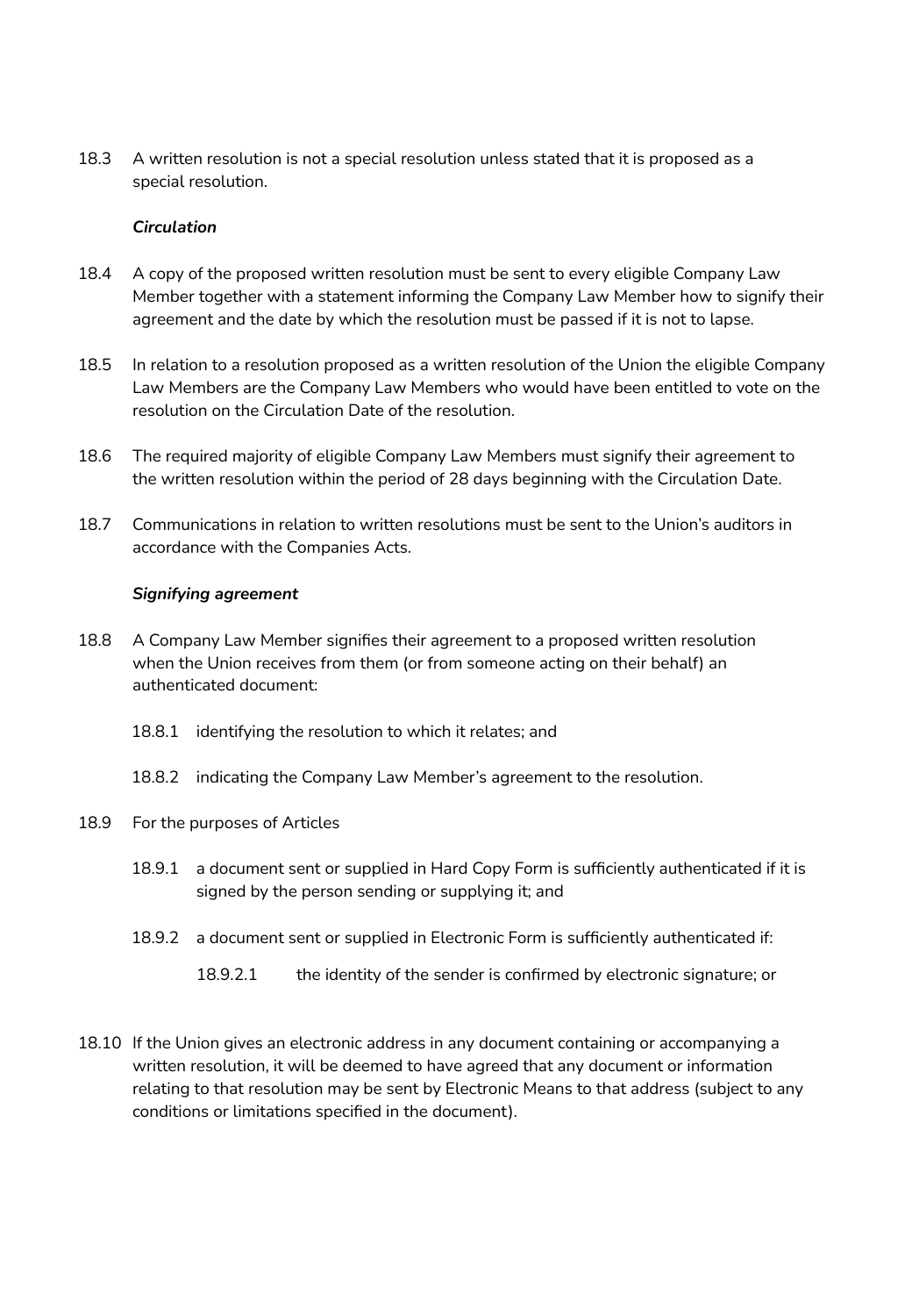## **PART 3 –**

# **TRUSTEES**

## *APPOINTMENT AND RETIREMENT OF TRUSTEES*

### **19 Appointment of Trustees**

The Trustees shall be made up of the following persons:

- 19.1 up to four Sabbatical Trustees, elected in accordance with Article 20;
- 19.2 up to two Student Trustees appointed in accordance with Article 21;
- 19.3 One Alumni Trustee, appointed in accordance with Article 22;
- 19.4 not more than three External Trustees, appointed in accordance with Article 23.

### **20 Sabbatical Trustees and Officers**

- 20.1 The Sabbatical Officers shall be elected by a cross-campus secret ballot by the Membership of the Union at an election to be held in accordance with the Bye-Laws.
- 12.1 The Sabbatical Officers from time to time shall be the Sabbatical Trustees. Except where otherwise indicated, references in these Articles to "Sabbatical Trustees" are to individuals acting solely in their capacity as Sabbatical Trustees.
- 20.2 The Sabbatical Officers shall remain in office for a term of one year commencing in accordance with the Bye-Laws. The term of office may be shorter or longer on a transitional basis to coincide with an alteration of the year start or end. Subject to a transitional change in the year of office, a Sabbatical Officer may be re-elected for a maximum further term of one year by the Members of the Union at an election to be held in accordance with the Bye-Laws. For the avoidance of doubt, a Sabbatical Officer's terms of office may be either consecutive or non-consecutive.
- 20.3 Each Sabbatical Officer must be a Student or a Sabbatical Officer at the time of their election. In accordance with Article 10.3, each Sabbatical Officer shall become a Member of the Union on commencement of their appointment or re-appointment as a Sabbatical Officer. Such membership shall cease when the Sabbatical Officer ceases to be a Sabbatical Officer.
- 20.4 The Sabbatical Officers shall be deemed to be "major union office holders" for the purposes of Section 22 of the Education Act.
- 20.5 At the same time as commencing the term of office as a Sabbatical Officer, the Sabbatical Officer will enter into a contract of employment with the Union for a term commensurate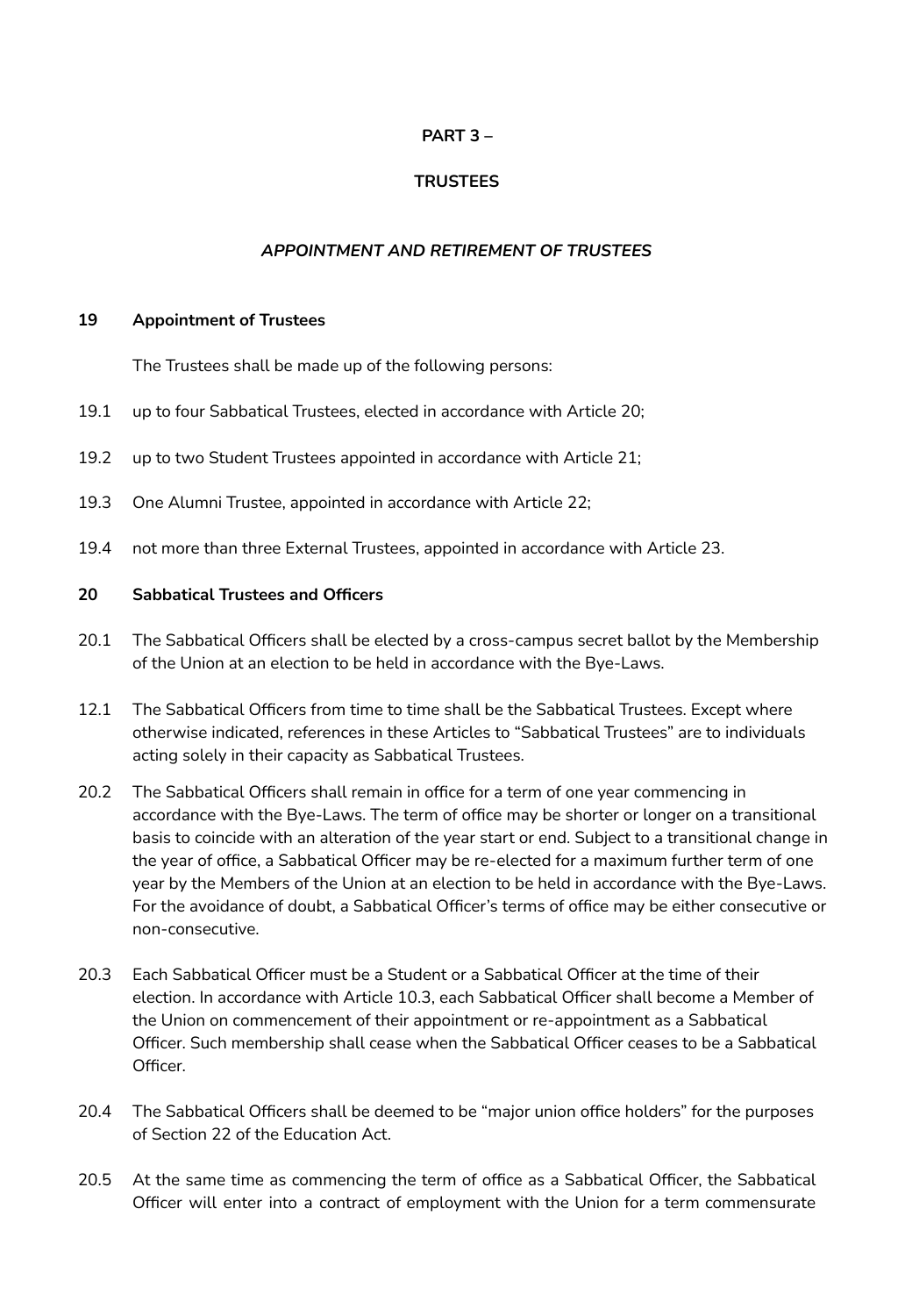with their term of office.

## **21 Student Trustees**

Subject to Article 21.1 below, 2 Student Trustees shall be appointed by a simple majority vote of the Appointments and Remuneration Committee provided that the appointment of each Student Trustee is ratified by a simple majority vote of the Trustees. There should be at least one undergraduate and one postgraduate Student representative.

- 21.1 Each Student Trustee must be a Student at the time of their election and must continue to be a Student for the duration of their term as a Student Trustee to remain so.
- 21.2 Student Trustees shall remain in office for a term of two years in accordance with the Bye-Laws. The term of office may be shorter or longer on a transitional basis to coincide with the alteration of the year start or end.
- 21.3 A Student Trustee may serve a maximum of two consecutive terms.

## **22 Alumni Trustees**

- 22.1 1 Alumni Trustee shall be appointed by a simple majority vote of the Appointments Committee provided that the appointment of the Alumni Trustee is ratified by a simple majority vote of the Trustees.
- 22.2 Unless their appointment is terminated in accordance with Articles 24, 25 or 26, Alumni Trustees shall remain in office for a term of up to two years commencing in accordance with the Bye-Laws.
- 22.3 Alumni Trustees may serve for a maximum of two terms which may be either consecutive or non- consecutive.
- 22.4 Alumni Trustees must have completed their course of study and have been graduated from the University for at least 3 years.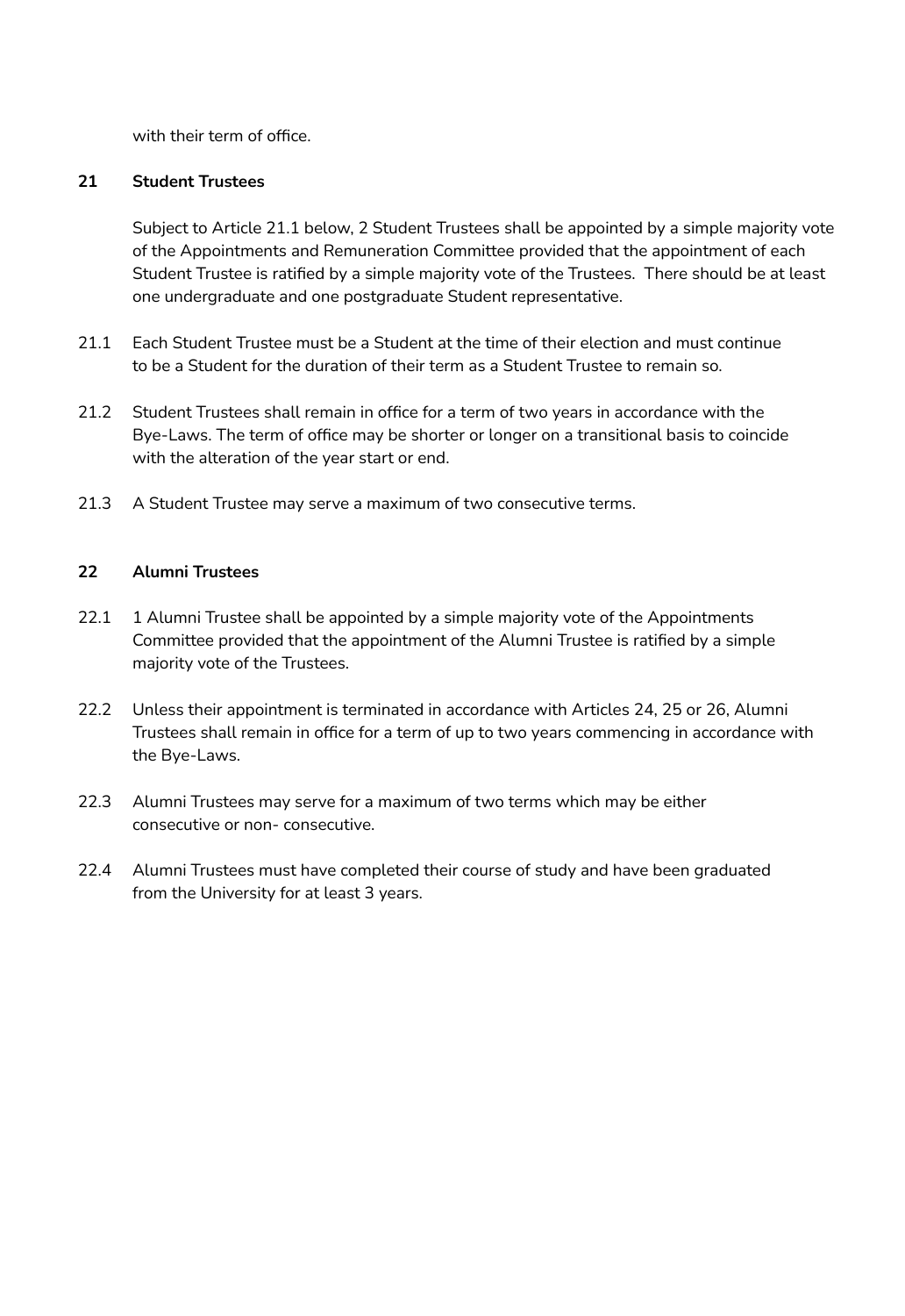## **23 External Trustees**

- 23.1 Up to 3 External Trustees shall be appointed by a simple majority vote of the Appointments and Remuneration Committee provided that the appointment of each External Trustee is ratified by a simple majority vote of the Trustees. The Appointments and Remuneration Committee should ensure that the inclusion of alumni as external trustees is considered as part of the appointment process.
- 23.2 Unless their appointment is terminated in accordance with Articles 24, 25 or 26, External Trustees shall remain in office for a term of up to four years commencing in accordance with the Bye-Laws.
- 23.3 External Trustees may serve for a maximum of two terms which may either be consecutive or non- consecutive.

### **24 Disqualification, Resignation and Removal of Trustees**

The office of a Trustee shall be vacated if:

- 24.1 that person ceases to be a Trustee by virtue of any provision of the Companies Act or is prohibited from being a company director by law;
- 24.2 they become prohibited by law from being a charity trustee;
- 24.3 in the case of a Sabbatical Trustee, they cease to be a Sabbatical Officer or resigns as an employee of the Union;
- 24.4 in the case of a Student Trustee, they cease to be a Student;
- 24.5 in the case of a Sabbatical Trustee or a Student Trustee, they are removed from membership of the Union in accordance with the Union's code of conduct and or any Union and or University disciplinary regulations that are applicable and in force at that time;
- 24.6 they resign by notice to the Union (but only if at least four Trustees will remain in office when the notice of resignation is to take effect) otherwise they will be required to stay on until a suitable replacement can be found;
- 24.7 the Trustees reasonably believe they is suffering from mental or physical disorder and is incapable of acting as a trustee and they resolve that they be removed from office;
- 24.8 they fails to attend three consecutive meetings of the Trustees and in the opinion of the Trustees there are no mitigating circumstances for that failure and the Trustees therefore resolve that they be removed for this reason; or
- 24.9 they are removed from office under Article 25 or 26

#### **25 Removal of Trustees by the Members or the Student Council**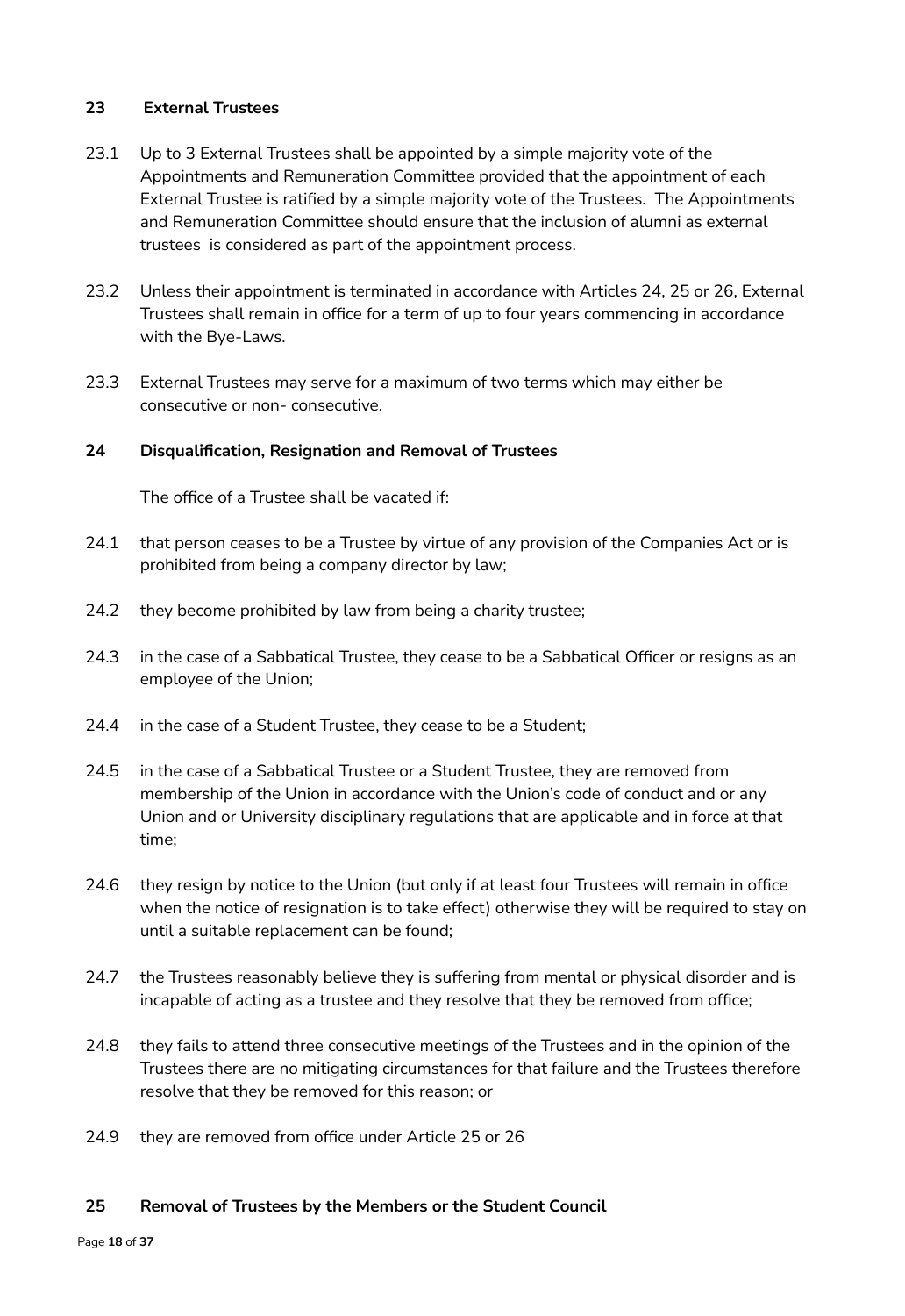The office of a Trustee shall be vacated if:

- 25.1 a motion of no confidence in the Trustee is passed by a simple majority of the Members voting in a Referendum, provided that at least 4% of the Student Membership cast a vote in the Referendum. Such a motion shall only be triggered by a Secure Petition of no confidence signed by at least 4% of the Membership; or
- 25.2 a motion of no confidence in the Trustee is passed by a two thirds majority in a vote of the Student Council. Such a motion shall only be triggered by a Secure Petition of no confidence signed by at least 2% of the Membership or as a result of an officer receiving two votes of censure from council in accordance with the Bye-Laws and not occurring at the same meeting. Such a motion of no confidence will be notified to the Trustee in writing by the Chair at least 14 days prior to the meeting at which it is to be voted upon. The notice shall specify the circumstances alleged to justify removal from office. The Trustee shall be afforded a reasonable opportunity of being heard by the council in person or making written representations to the meeting.

### **26 Removal of Trustees by the Board**

26.1 The office of Alumni Trustee or External Trustee shall be vacated if a majority resolution of no confidence is passed by two thirds of the Trustees. For the avoidance of doubt, the Trustee concerned and any Trustee who has a Conflict of Interest in relation to the matter shall not vote on this resolution and the quorum shall be adjusted accordingly in accordance with Article 39. Such a motion of no confidence will be notified to the Trustee in writing by the Chair at least 14 days prior to the meeting at which it is to be voted upon. The notice shall specify the circumstances alleged to justify removal from office. The Trustee shall be afforded a reasonable opportunity of being heard by or making written representations to the meeting.

#### **27 Removal of Elected Officers**

An Elected Officer shall be removed from office if they:

## 27.1 resign or die;

- 27.2 is removed from office as an Elected Officer by:
	- 27.2.1 a motion of no confidence in the Elected Officer passed by a simple majority of the Members voting in a Referendum, provided that at least 10% of the Student Membership cast a vote in the Referendum. Such a motion shall only be triggered by a Secure Petition of no confidence signed by at least 2% of the Membership; or
- 27.3 a motion of no confidence in the Elected Officer is passed by a two thirds majority in a vote of the Student Council. Such a motion shall only be triggered by a Secure Petition of no confidence signed by at least 2% of the Membership or as a result of an officer receiving two votes of censure from council in accordance with the Bye-Laws and not occurring at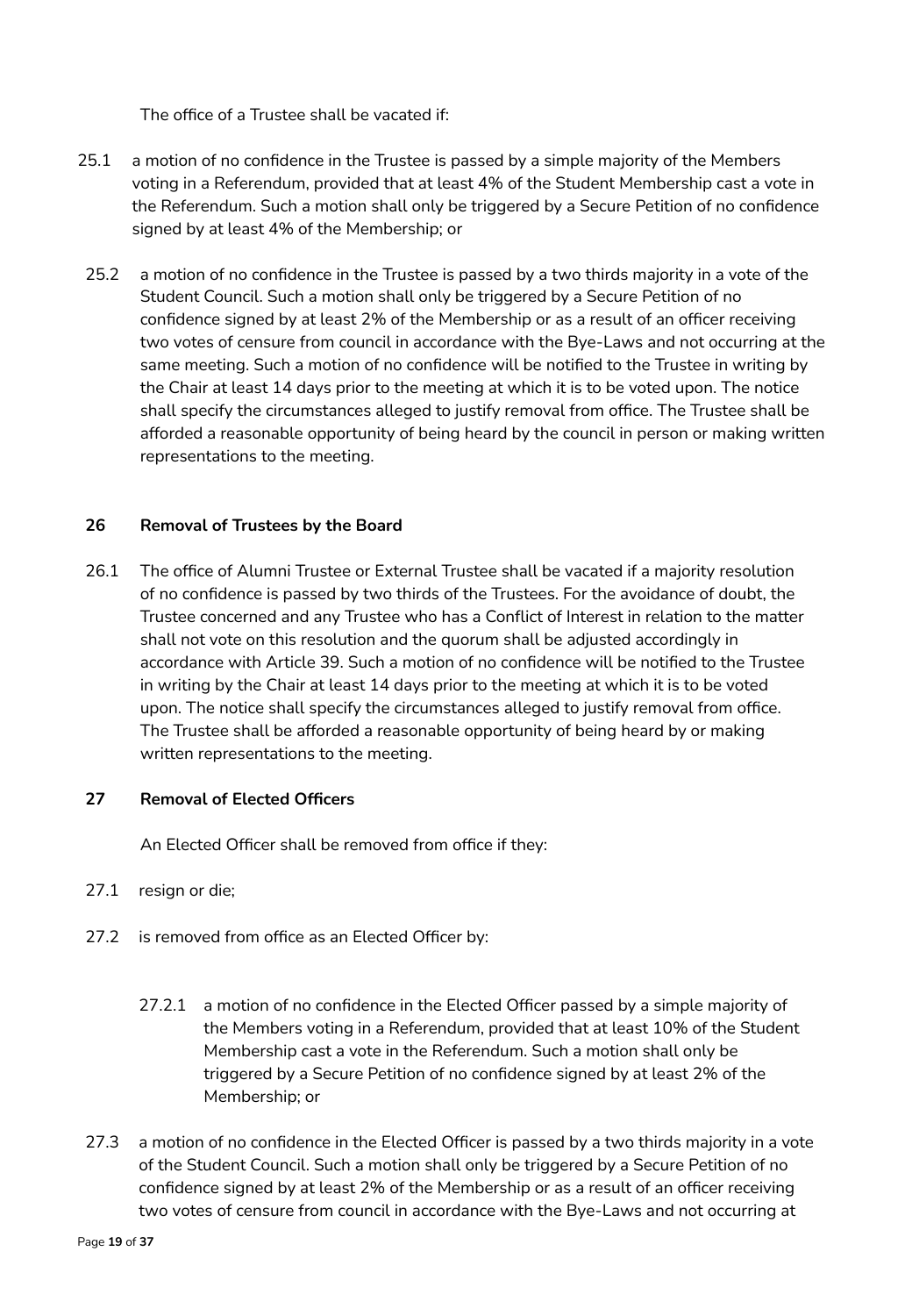the same meeting.

- 27.4 Such a motion of no confidence will be notified to the Officer in writing by the Chair at least 14 days prior to the meeting at which it is to be voted upon. The notice shall specify the circumstances alleged to justify removal from office. The Officer shall be afforded a reasonable opportunity of being heard by or making written representations to the meeting.
- 27.5 In the case of a Sabbatical Officer there will be a right of appeal. Appeals must be made in writing to the Chair of the Student Council within 14 days. The appeals panel will review the decision and will consist of the University Secretary (or nominee), President (or Deputy Chair of the Executive Committee in their absence / unavailability), an External Trustee and an independent external advisor agreed by the panel. Any ultimate removal from post shall be subject to the Union having first carried out any steps it is required to take under the Sabbatical Officer's contract of employment and/or the applicable disciplinary procedure and otherwise in accordance with good employment practice.
- 27.6 A motion of censure requires a proposer and 10 signatures from Council Members. The Chair of Council may also raise a motion of censure in relation to an individual's conduct at meetings directly. The motion should specify the nature of the concern and should be submitted to the Chair 14 days prior to the meeting; the chair will then notify in writing the subject of the motion 10 days prior to the meeting outlining the nature and background of the motion. The Officer shall be afforded a reasonable opportunity of being heard by or making written representations to the meeting. Censure motions require a two thirds majority to pass.

#### **28 Replacement of Trustees**

- 28.1 If a Sabbatical Trustee resigns, is disqualified or is removed from office at any time prior to the commencement of the Academic Year, the vacancy that results on the Board of Trustees shall be filled in accordance with the Bye-Laws.
- 28.2 If a Sabbatical Trustee resigns, is disqualified or is removed from office after the commencement of the Academic Year the vacancy shall be filled in accordance with the Bye-Laws. Any person elected under this Article may be required to assume the responsibilities of the Sabbatical Trustee.
- 28.3 If a Student Trustee resigns, is disqualified or is removed from office, a Student Trustee may be elected to the vacancy in accordance with Article 21.
- 28.4 If an Alumni Trustee or an External Trustee resigns, is disqualified or is removed from office, an Alumni Trustee or an External Trustee shall be appointed to the vacancy in accordance with Article 22 or 23 respectively.

#### *TRUSTEES' POWERS AND RESPONSIBILITIES*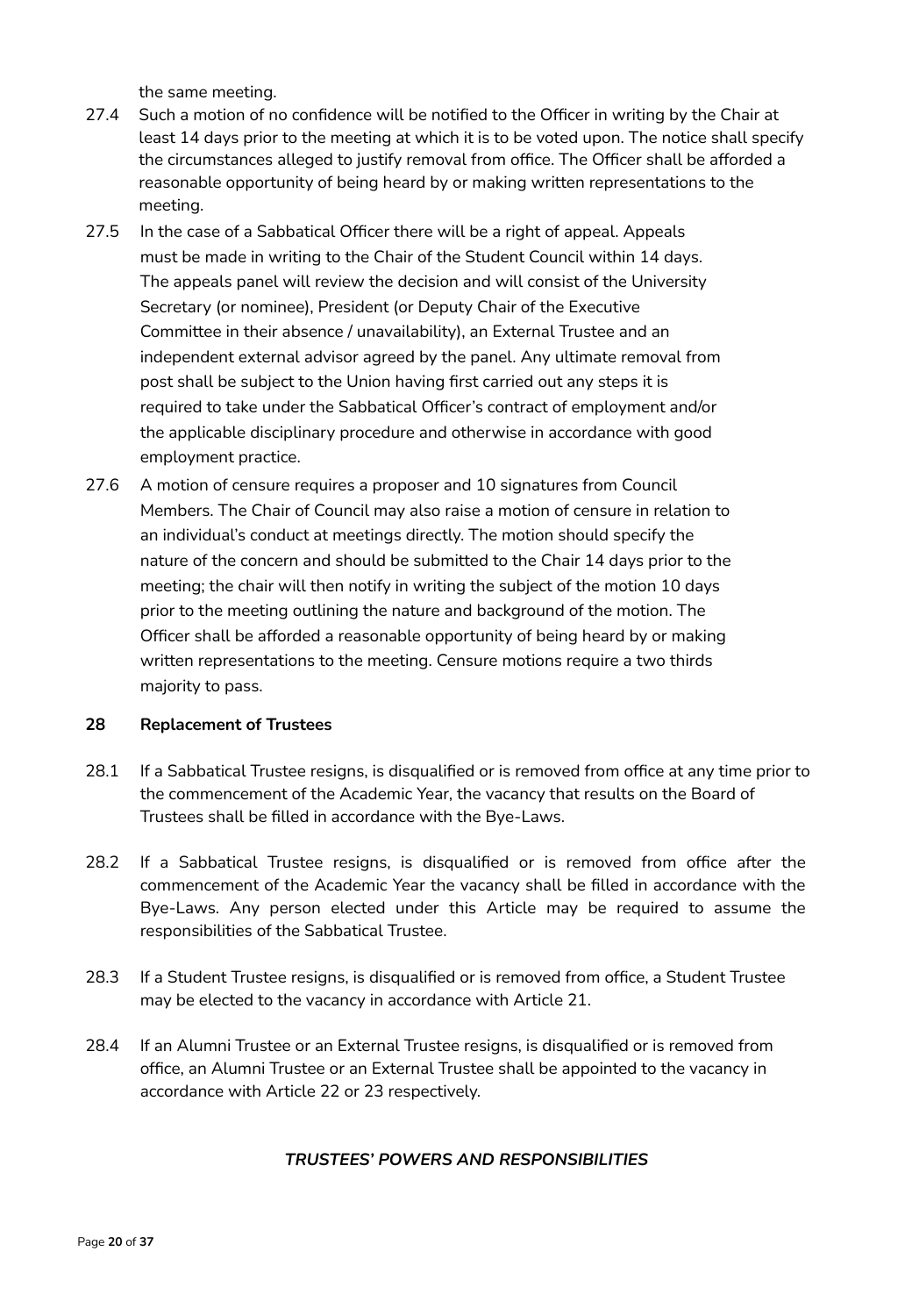## **29 Trustees' general authority**

Trustees powers and duties shall be carried out in accordance with the provisions of the Companies Acts, the Education Act, The Charities Act, the Memorandum and Articles and Bye-Laws and any Referendum passed.

- 29.1 The Trustees shall be responsible for the management and administration of the Union and ensure compliance with charity law, Charity Commission guidance and HMRC guidance in relation to all Union activities, including non-charitable trading. In the case of non-charitable trading the responsibility should not fall to London Metropolitan University to agree what trading activities can and cannot legitimately be carried out. The Trustees are subject to these Articles and the Bye-Laws and may exercise all the powers of the Union.
- 29.2 The Board's powers under Article 29 shall include but not be limited to responsibility for:
	- 29.2.1 the governance of the Union; the budget of the Union; and
	- 29.2.2 the strategy of the Union.
- 29.3 The Trustees may override any decision or policy made by the Members at an Annual Members' Meeting or by ordinary resolution in a general meeting or by Referendum or by the Student Council which the Trustees consider (in their absolute discretion) by majority vote:
	- 29.3.1 has or may have negative financial implications for the Union;
	- 29.3.2 is or may be in breach of, contrary to or otherwise inconsistent with charity or education law or any other legal requirements (including ultra vires);
	- 29.3.3 is not or may not be in the best interests of the Union or all or any of its charitable objects; or
	- 29.3.4 will or may otherwise affect the discharge of any or all of the responsibilities referred to in Article 29.2.
- 29.4 No alteration of these Articles or the Bye-Laws shall invalidate any prior act of the Trustees which would have been valid if that alteration had not been made.
- 29.5 All acts performed by a meeting of Trustees, or of a committee of the Trustees, shall be considered valid when voted upon and agreed, even if it is later discovered that any Trustee who participated in the vote:
	- 29.5.1 was not properly appointed;
	- 29.5.2 was disqualified from holding office; had vacated office; or
	- 29.5.3 was not entitled to vote.

## **30 Trustees may delegate**

30.1 Subject to the Articles, the Trustees may delegate the powers which are conferred on them under the Articles, as follows: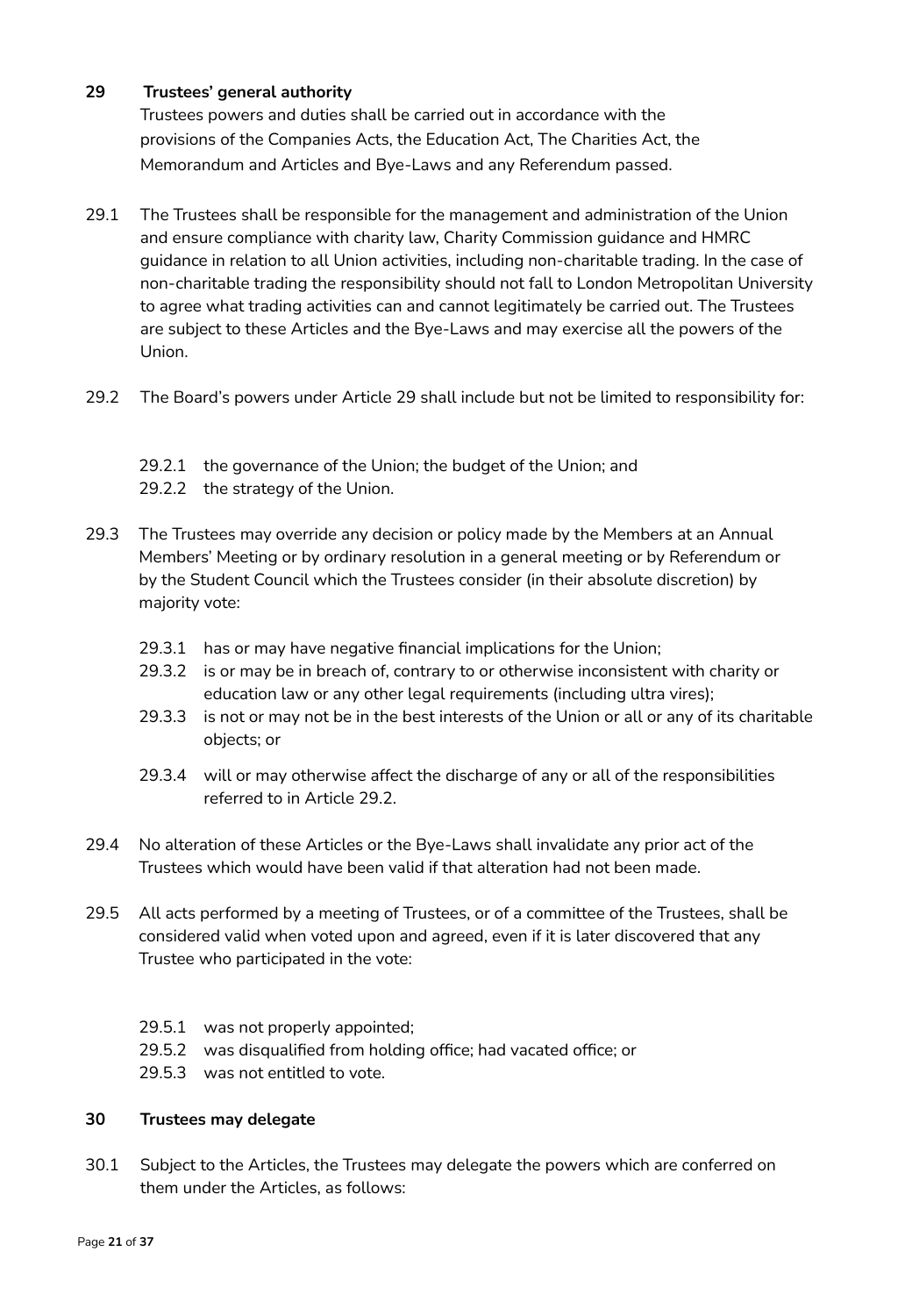- 30.1.1 to such person or committee; by such means (including by power of attorney); to such an extent; in relation to such matters or territories; and on such terms and conditions as they think fit.
- 30.2 Trustees may not delegate the following:
	- 30.2.1 The Union's core Objects;
	- 30.2.2 Its right and responsibility to set and approve its own Budget;
	- 30.2.3 Ensuring its own solvency and the safeguarding of its assets;
	- 30.2.4 The termination of the appointment of any person as a Trustee, Staff member or Member;
	- 30.2.5 The approval, revocation or amendment of these Articles;
	- 30.2.6 The appointment, suspension, discipline or dismissal of the Chief Executive.
- 30.3 If the Trustees so specify, any such delegation may authorise further delegation of the Trustees' powers by any person to whom they are delegated.
- 30.4 The Trustees, by a vote of their membership, may revoke any delegation in whole or part, or alter its terms and conditions.

#### **31 Committees**

- 31.1 In the case of delegation to committees:
	- 31.1.1 the resolution making the delegation shall specify those who shall serve or be asked to serve on such committee (although the resolution may allow the committee to make co-options up to a specified number);
	- 31.1.2 subject to Article 30.2, the composition of any such committee shall be entirely in the discretion of the Trustees and may comprise of their number (if any) as the resolution may specify;
	- 31.1.3 the deliberations of any such committee shall be reported regularly to the Trustees and any resolution passed or decision taken by any such committee shall be reported promptly to the Trustees and for that purpose every committee shall appoint a secretary;
	- 31.1.4 no committee shall knowingly incur expenditure or liability on behalf of the Union except where authorised by the Trustees or in accordance with a budget which has been approved by the Trustees.
- 31.2 The Trustees shall establish the following committees (which is a non-exhaustive list) in accordance with their powers under Articles 29.2 and 30.1:
	- 31.2.1 Executive Committee
	- 12.1.1 Finance and Risk Committee
	- 31.2.2 People and Culture Committee
	- 31.2.3 Appointments and Remuneration Committee
- 31.3 For the avoidance of doubt, the Trustees may in accordance with Articles 29 and 30.1 delegate all financial matters to any committee provided that such committee shall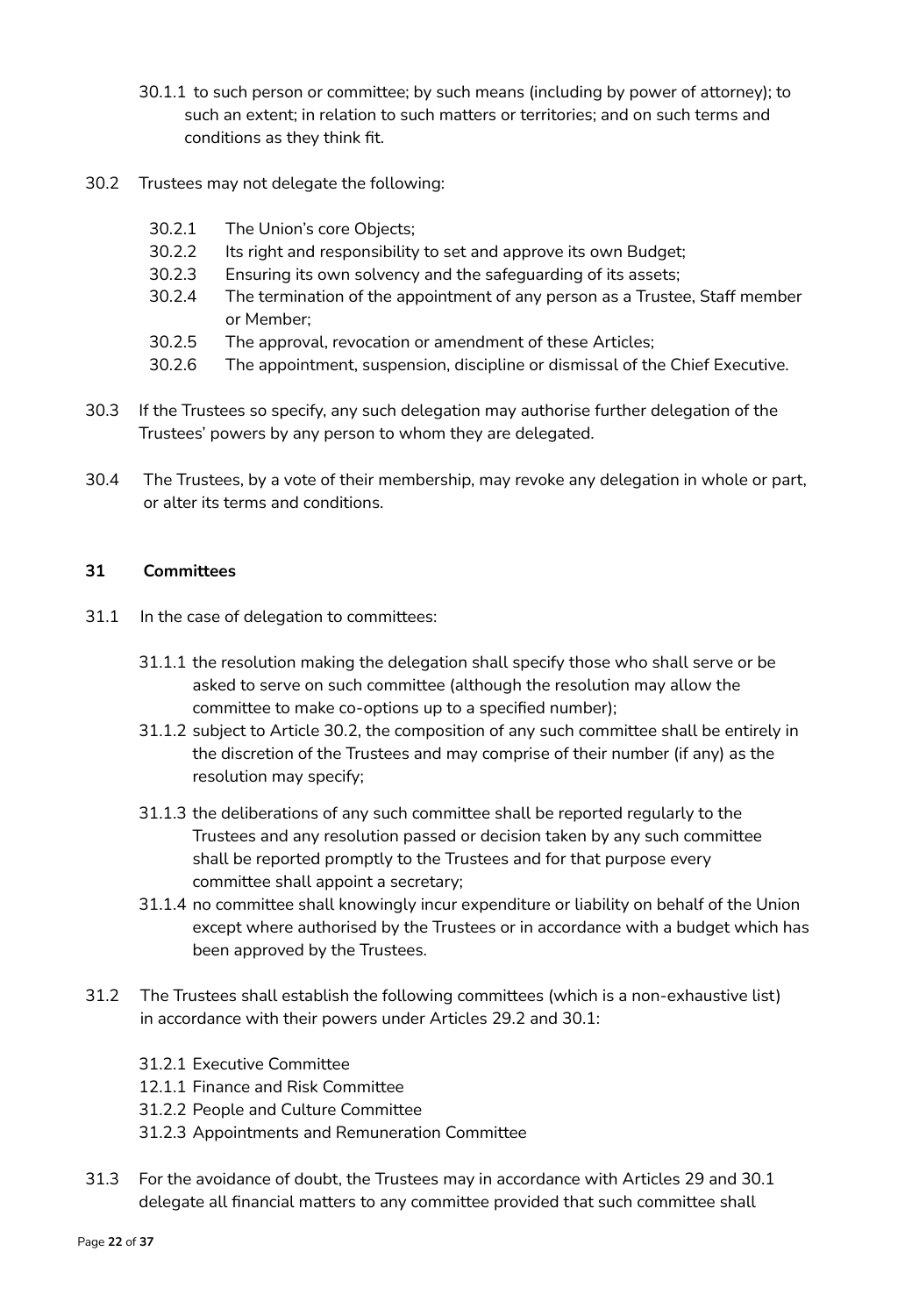include at least one Trustee. The Trustees may empower such committee to resolve upon the operation of any bank account according to such mandate as it shall think fit provided that the signature of at least one Trustee shall be required for cheques above a certain amount as set out in the Bye-Laws and provided always that no committee shall incur expenditure on behalf of the Union except in accordance with a budget which has been approved by the Trustees

31.4 The meetings and proceedings of any committee shall be governed by the Articles regulating the meetings and proceedings of the Trustees so far as applicable.

## **32 Delegation of day-to-day management powers to the Chief Executive**

In the case of delegation of the day-to-day management of the Union to the Chief Executive:

- 32.1 the delegated power shall be to manage the Union by implementing the policy and strategy adopted by and within a budget approved by the Trustees and if applicable to advise the Trustees in relation to such policy, strategy and budget;
- 32.2 the Trustees shall provide the Chief Executive with a description of their role and the extent of their authority;
- 32.3 the Chief Executive shall report regularly to the Trustees on the activities undertaken in managing the Union and provide them regularly with management accounts sufficient to explain the financial position of the Union; and
- 32.4 the Trustees shall provide the Chief Executive with a performance management structure to aid their work plan and development.

# *EXECUTIVE COMMITTEE*

## *The Executive Committee*

33 Unless the Trustees determine otherwise, the Executive Committee shall include:

33.1.1 the Sabbatical Officers and such other members as defined in the Byelaws.

- 33.2 The Executive Committee's responsibility shall not include the duties of the Trustees as set out in Article 29 but shall include representation and campaigning work and the implementation of policy on a University wide and external basis save in so far as these responsibilities have not been delegated to another committee
- 33.3 Meetings of the Executive Committee will be held in accordance with the Bye-Laws
- 33.4 The Chief Executive and the Union's senior management team may attend meetings of the Executive Committee.
- 33.5 The Part Time Officers shall be unpaid and must sign, prior to their appointment, such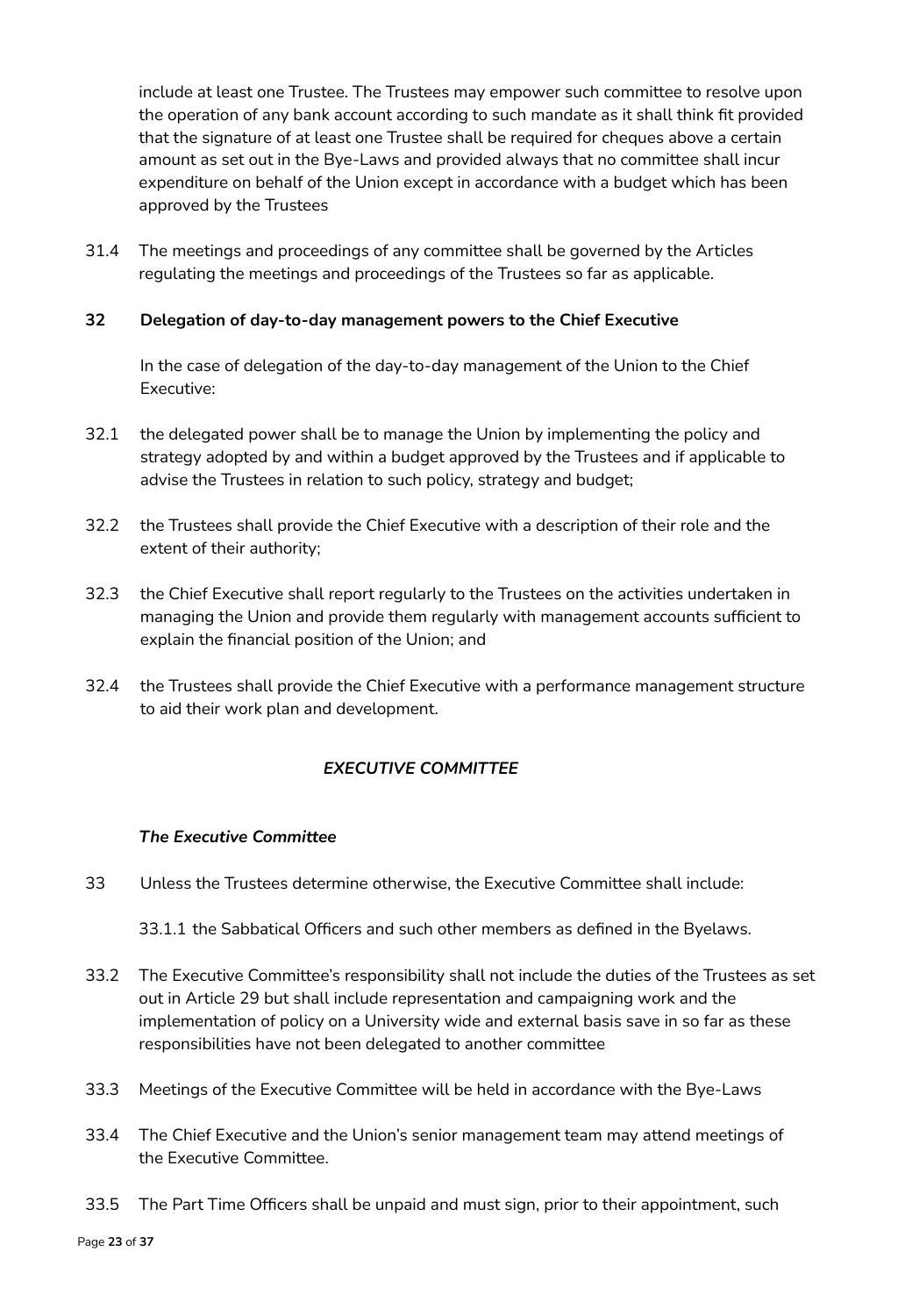agreement to hold office as may from time to time be in place and required by the Trustees. They must be currently registered and studying students of the university. They will deem to have resigned if they leave the University for any reason or their course of study is completed.

- 33.6 Sabbatical Officers shall be paid an allowance determined by the Trustees in line with general Students' Union grade scales and will be required to sign a contract and code of conduct.
- 33.7 For the avoidance of doubt this paid allowance shall still apply to those Sabbatical Officers holding the position of Sabbatical Officer Trustees.
- 33.8 No member shall be eligible for more than two terms as a Sabbatical Officer, whether consecutive or otherwise.

#### *DECISION-MAKING BY TRUSTEES*

#### **34 Directors to take decisions collectively**

Any decision of the Trustees must be either a majority decision at a meeting or a decision taken in accordance with Article 43.

### **35 Trustees' meetings**

- 35.1 The Trustees shall hold a minimum of four meetings in any Academic Year.
- 35.2 Guests or observers can attend meetings of the Trustees at the discretion of the chair of the meeting.

#### **36 Calling a Trustees' meeting**

The Chair, at the request of or with the support of at least two Trustees, shall be able to call a Trustees' meeting.

#### **37 Length of Notice**

A Trustees' meeting shall be called by at least seven clear days' notice unless either:

- 37.1 all the Trustees agree on a shorter or longer period; or
- 37.2 urgent circumstances require shorter notice as defined by the Chair.

#### **38 Contents of Notice**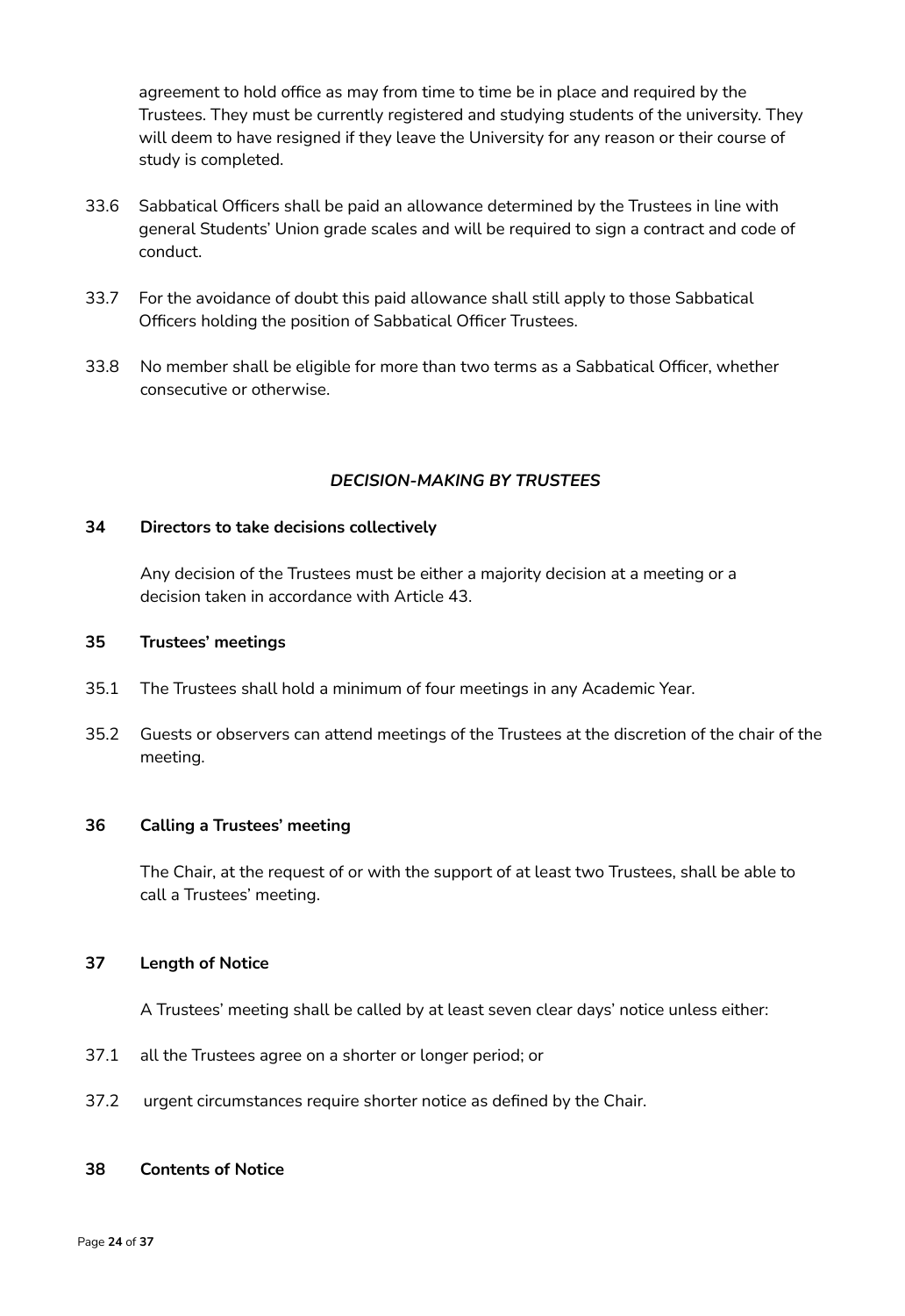Every notice calling a Trustees' meeting shall specify:

- 38.1 the place, day and time of the meeting;
- 38.2 the agenda of all business to be considered at such meeting; and
- 38.3 if it is anticipated that Trustees participating in the meeting will not be in the same physical location, how it is proposed that they should communicate with each other during the meeting.

#### **39 Service of Notice and Participation in Trustees' meetings**

Notice of Trustees' meetings shall be given to each Trustee. Notice of Trustees' meeting may be sent by electronic means or written means to an address provided by the Trustee for this purpose but need not be.

- 39.1 Subject to the Articles, Trustees participate in a Trustees' meeting, or part of a Trustees' meeting, when:
	- a) the meeting has been called and takes place in accordance with the Articles; and

b) they can each communicate to the others any information or opinions they have on any particular item of the business of the meeting.

- 39.2 In determining whether Trustees are participating in a Trustees' meeting, it is irrelevant where any Trustee is or how they communicate with each other.
- 39.3 If all the Trustees participating in a meeting are not in the same place, they may decide that the meeting is to be treated as taking place wherever any of them is.
- 39.4 The Chief Executive may attend meetings of the Trustees in an advisory capacity, as may any other nominated individual – as decided by the Chair.

#### **40 Quorum for Trustees' meetings**

- 40.1 At a Trustees' meeting, unless a quorum is participating, no proposal is to be voted on, except a proposal to call another meeting.
- 40.2 The quorum for Trustees' meetings may be fixed from time to time by a decision of the Trustees, but it must never be less than 5. Unless otherwise fixed, the quorum shall be 5 and such quorum must include at least two student or officer trustees, and one external. Where the resolution or issue under discussion concerns a matter in respect of which some or all of the Trustees have a Conflict of Interest, the quorum shall be 3. The majority of the quorum must be made up of student members.
- 40.3 If the total number of Trustees for the time being is less than the quorum required, the Trustees must not take any decision other than a decision to increase the number of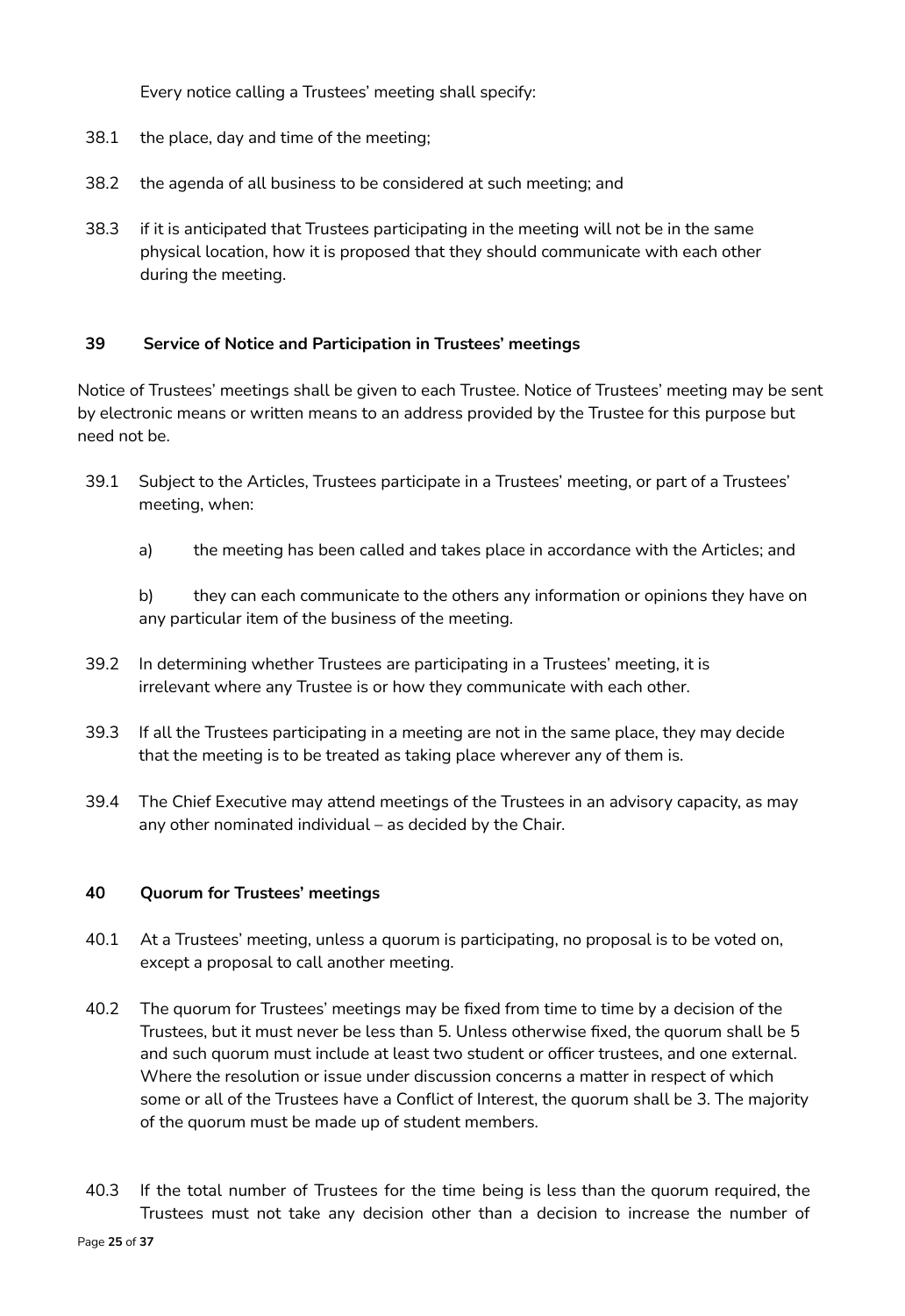Trustees including by calling a general meeting or election so as to enable the Members to elect further Trustees.

### **41 Chair and Vice Chair**

- 41.1 There shall be an external Chair of Trustees, who shall not sit on the University's Board of Governors. The President, the primary representative of students to the University Board of Governors, shall be the Vice Chair.
- 41.2 The role of the Vice Chair will be to support the Chair in their role and gain insight into their skills and experience.
- 41.3 In the absence of the Chair and the Vice Chair, another Trustee selected by the Trustees present shall preside as chair of the meeting.

#### **42 Casting vote**

When dealing with business, the Board will seek to reach consensus for decision making. However questions arising at a Trustees' meeting may be decided by a majority of votes. In the case of an equality of votes, the chair of the meeting shall be entitled to a casting vote in addition to their existing vote.

#### **43 Majority decisions without Trustees' meeting**

43.1 The Trustees may, in the circumstances outlined in this Article, make a two thirds majority decision without holding a Trustees' meeting.

#### 43.2 If:

- 43.2.1 a Trustee has become aware of a matter on which the Trustees need to take an urgent decision;
- 43.2.2 that Trustee has taken all reasonable steps to make all the other Trustees aware of the matter and the decision;
- 43.2.3 all Trustees have had a reasonable opportunity to communicate their views on the matter and the decision to each other; and
- 43.2.4 a two thirds majority of the Trustees vote in favour of a particular decision on that matter
- 43.2.5 a decision of the Trustees may be taken by a majority and shall be as valid and effectual as if it had been taken at a Trustees' meeting duly convened and held.
- 43.3 Trustees participating in the taking of a majority decision otherwise than at a Trustees' meeting in accordance with this Article: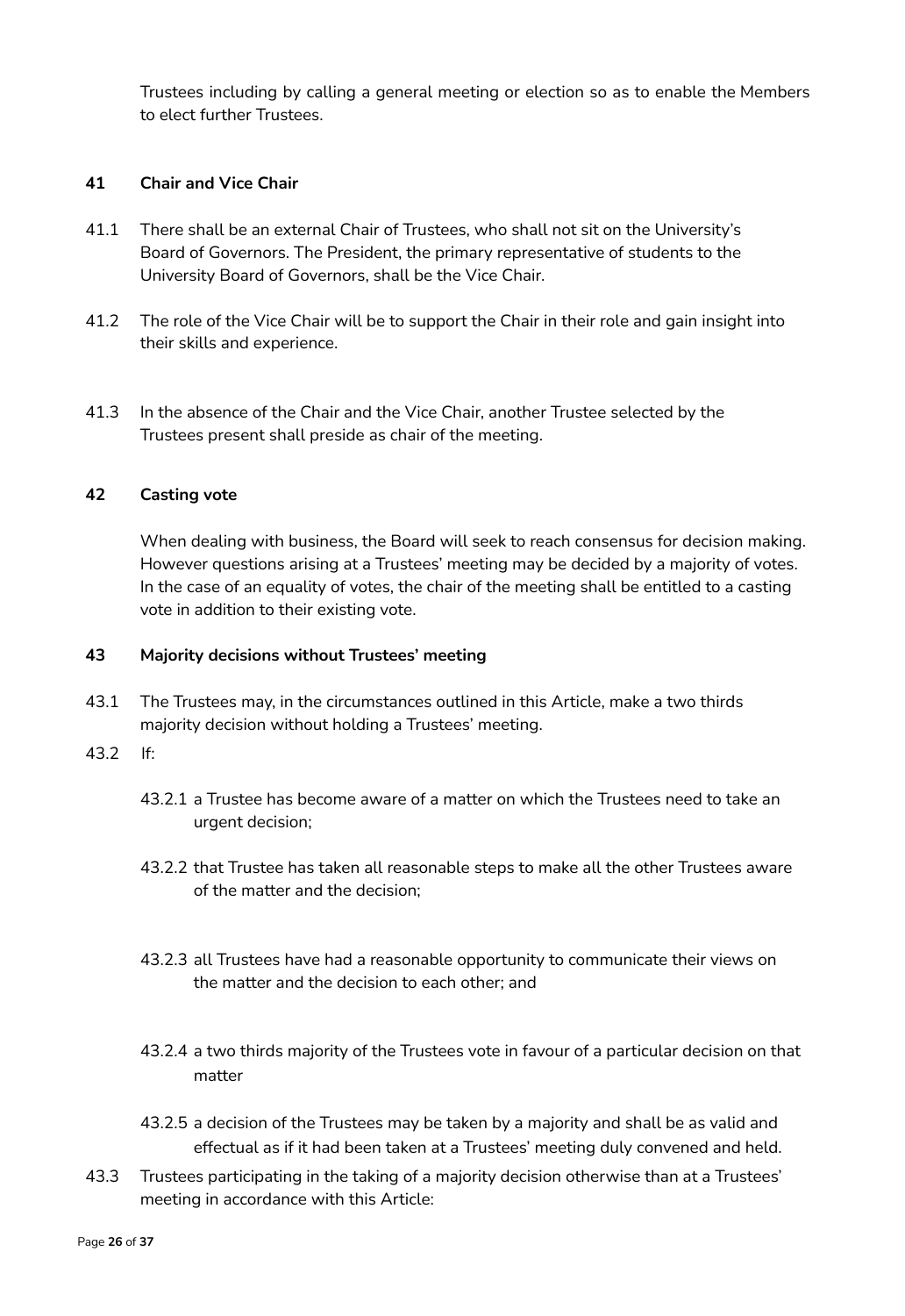43.3.1 may be in different places, and may participate at different times; and

43.3.2 may communicate with each other by any means.

- 43.4 No decision shall be taken by the Trustees in accordance with this Article unless a quorum participates in the decision-making process. The quorum for Trustees' decision-making in accordance with this Article shall be the same as the quorum for Trustees' meetings as set out in Article 40.
	- 43.5 The Chair or such other Trustee as shall be appointed by the Trustees shall be the chair of the process of decision-making in accordance with this Article. The process shall include:
	- 43.5.1 circulation of the proposed decision with an indication of the time period for discussion and the date by which Trustees are asked to cast their votes;
	- 43.5.2 the nomination of a person to whom all Trustees' votes must be communicated;
	- 43.5.3 if a majority of the Trustees vote in favour of the decision, the nominated person shall communicate the decision to all the Trustees and the date of the decision shall be the date of the communication from the nominated person confirming formal approval; and
	- 43.5.4 the nominated person must prepare a minute of the decision in accordance with Article 60.
- 43.6 In the case of an equality of votes in any decision-making process in accordance with this Article, the Chair shall be entitled to a casting vote in addition to their existing vote but this does not apply if, in accordance with the Articles, the Chair or specified Trustee is not to be counted as participating in the decision-making process for quorum, voting or agreement purposes.

#### **44 Trustee interests and management of conflicts of interest**

#### *Declaration of interests*

- 44.1 Unless Article 44.2 applies, a Trustee must declare the nature and extent of:
	- 44.1.1 any direct or indirect interest which they have in a proposed transaction or arrangement with the Union; and
	- 44.1.2 any duty or any direct or indirect interest which they have which conflicts or may conflict with the interests of the Union or their duties to the Union.
- 44.2 There is no need to declare any interest or duty of which the other Trustees are, or ought reasonably to be, already aware of.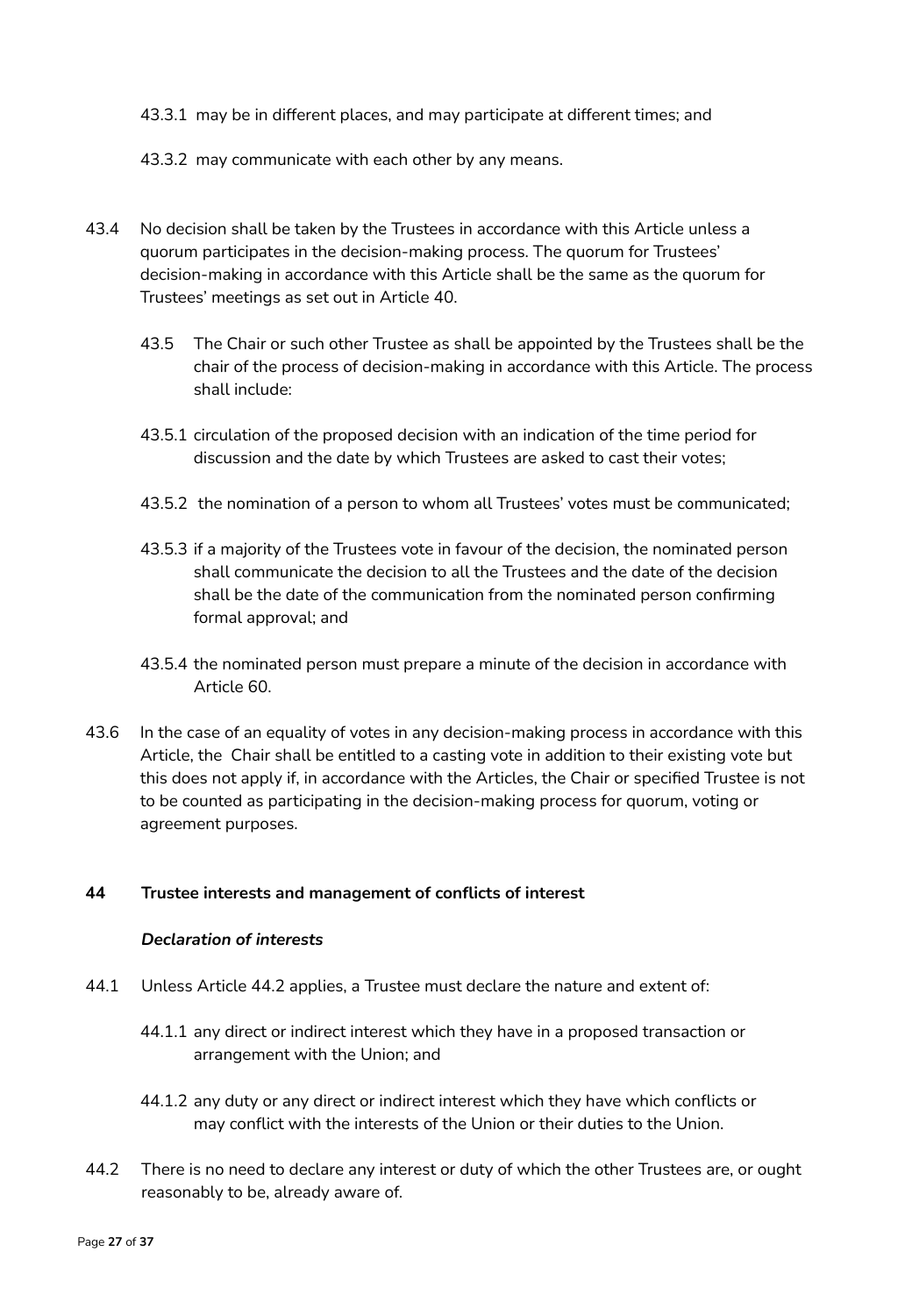### *Participation in decision-making*

- 44.3 If a Trustee's interest or duty cannot reasonably be regarded as likely to give rise to a conflict of interest or a conflict of duties with or in respect of the Union, they are entitled to participate in the decision-making process, to be counted in the quorum and to vote in relation to the matter. Any uncertainty about whether a Trustee's interest or duty is likely to give rise to a conflict shall be determined by a majority decision of the other Trustees taking part in the decision-making process.
- 44.4 If a Trustee's interest or duty gives rise (or could reasonably be regarded as likely to give rise) to a conflict of interest or a conflict of duties with or in respect of the Union, they may participate in the decision-making process and may be counted in the quorum and vote unless:
	- 44.4.1 the decision could result in the Trustee or any person who is connected with them receiving a benefit other than:
		- 44.4.1.1 any benefit received in his, her or its capacity as a beneficiary of the Union (as permitted under Article 6) and which is available generally to the beneficiaries of the Union;
		- 44.4.1.2 the payment of premiums in respect of indemnity insurance effected in accordance with Article 64.
		- 44.4.1.3 payment under the indemnity set out in Article 64; and
		- 44.4.1.4 reimbursement of expenses in accordance with Article 6.3.2; or
	- 44.4.2 a majority of the other Trustees participating in the decision-making process decide to the contrary;

in which case they must comply with Article 44.5

- 44.5 If a Trustee with a conflict of interest or conflict of duties is required to comply with this Article they must:
	- 44.5.1 take part in the decision-making process only to such extent as in the view of the other Trustees is necessary to inform the debate;
	- 44.5.2 not be counted in the quorum for that part of the process; and
	- 44.5.3 withdraw during the vote and have no vote on the matter.

#### *Continuing duties to the Union*

44.6 Where a Trustee has a conflict of interest or conflict of duties and the Trustee has complied with their obligations under these Articles in respect of that conflict: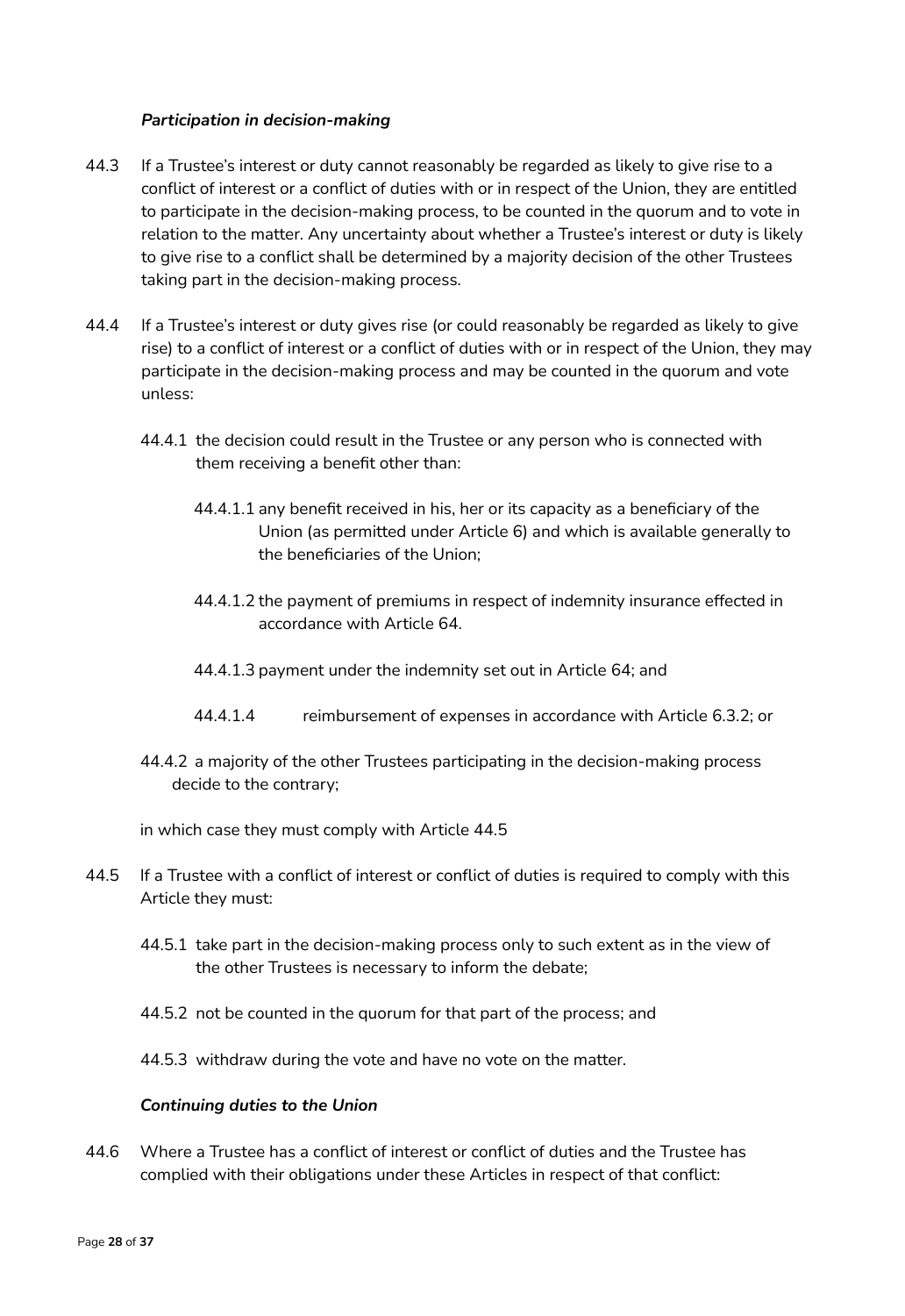- 44.6.1 the Trustee shall not be in breach of their duties to the Union by withholding confidential information from the Union if to disclose it would result in a breach of any other duty or obligation of confidence owed by them; and
- 44.6.2 the Trustee shall not be accountable to the Union for any benefit expressly permitted under these Articles which they or any person Connected with them derives from any matter or from any office, employment or position.

## **44.7 Register of Trustees' interests**

The Trustees shall cause a Register of Trustees' interests to be kept.

## **PART 4**

## **STUDENT COUNCIL**

45 Student Council exists as a high-level democratic body for students to bring forward and discuss matters of concern to them, their education and in their dealings with the University and/or Union. It can provide recommendations to Trustees, offer direction to Officers and School Committees and hold them to account. It can raise its concerns to the University and can be consulted on both University and Union development and change. Although having a role in union governance, it is not a primary governing body of the Union.

The Student Council shall have the authority to do as detailed within the Byelaws.

# **PART 5**

## **ADMINISTRATIVE ARRANGEMENTS AND MISCELLANEOUS PROVISIONS**

## **46 Bye-Laws**

- 46.1 The Trustees shall have the power from time to time to make, repeal or amend Bye-Laws as to the management of the Union and its working practices provided that such Bye-Laws shall not be inconsistent with these Articles.
- 46.2 The Student Council shall have the power to recommend changes to the Bye-Laws to Trustees, for their consideration and agreement.
- 46.3 Any Byelaw change that may impact on the University's ability to meet its requirements under the 1994 Education Act will require approval by the University

## **47 Methods of communication**

47.1 Subject to the Articles and the Companies Acts, any document or information (including any notice, report or accounts) sent or supplied by the Union under the Articles or the Companies Acts may be sent or supplied in any way in which the Companies Acts provide for documents or information which are authorised or required by any provision of that Act to be sent or supplied by the Union, including without limitation: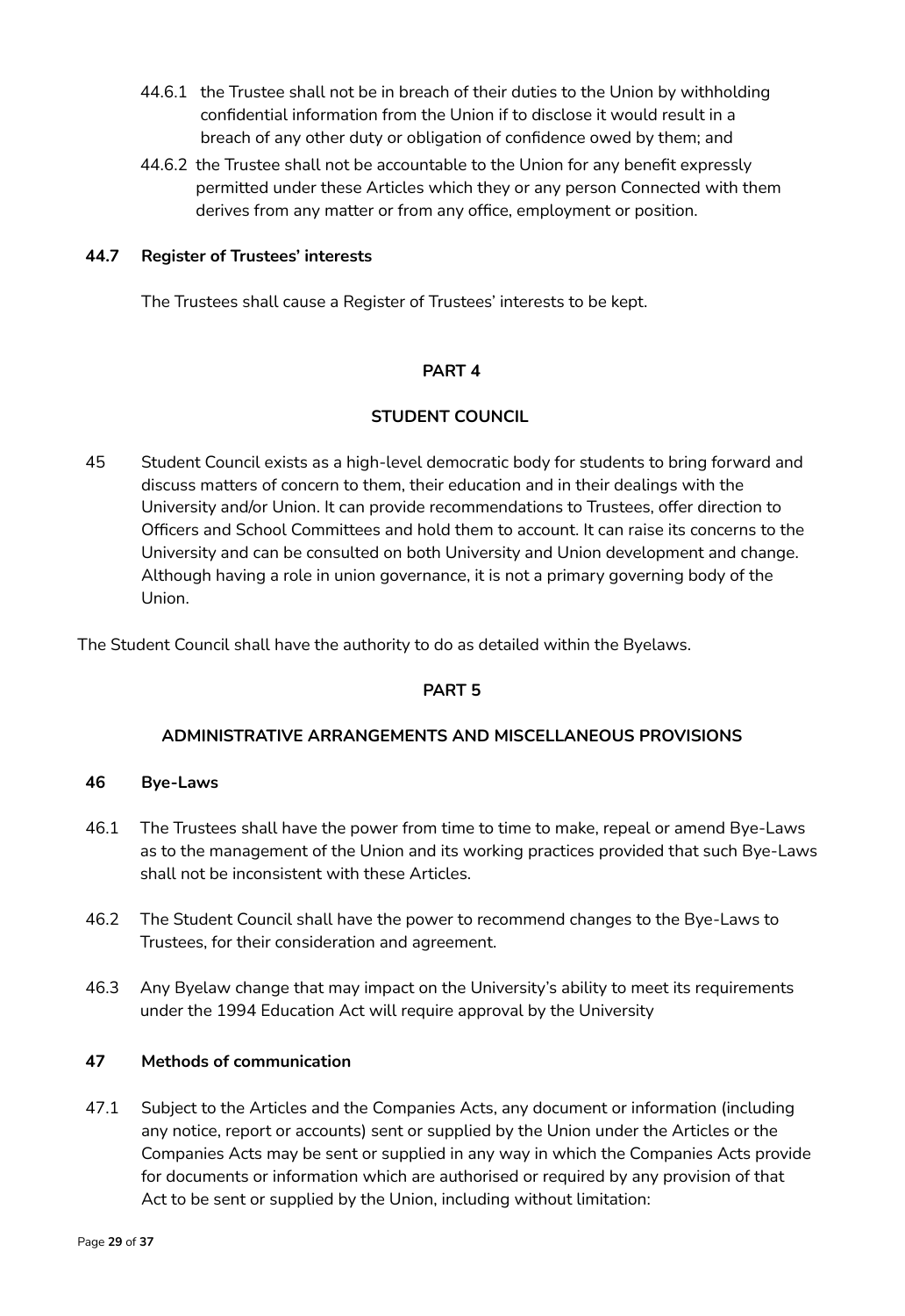## 47.1.1 in Hard Copy Form;

## 47.1.2 in Electronic Form; or

### 47.1.3 by making it available on a website.

- 47.2 Where a document or information which is required or authorised to be sent or supplied by the Union under the Companies Acts is sent or supplied in Electronic Form or by making it available on a website, the recipient must have agreed that it may be sent or supplied in that form or manner or be deemed to have so agreed under the Companies Acts (and not revoked that agreement). Where any other document or information is sent or supplied in Electronic Form or made available on a website the Trustees may decide what agreement (if any) is required from the recipient.
- 47.3 Subject to the Articles, any notice or document to be sent or supplied to a Trustee in connection with the taking of decisions by Trustees may also be sent or supplied by the means which that Trustee has asked to be sent or supplied with such notices or documents for the time being.

### *Deemed Delivery*

- 47.4 A Member present in person or by proxy at a meeting of the Union shall be deemed to have received notice of the meeting and the purposes for which it was called.
- 47.5 Where any document or information is sent or supplied by the Union to the Members:
	- 47.5.1 where it is sent by post it is deemed to have been received 48 hours (including Saturdays, Sundays, and Public Holidays) after it was posted;
	- 47.5.2 where it is sent or supplied by Electronic Means, it is deemed to have been received on the same day that it was sent;
	- 47.5.3 where it is sent or supplied by means of a website, it is deemed to have been received:
		- 56.5.3. when the material was first made available on the website; or
		- 56.5.3.2 if later, when the recipient received (or is deemed to have received) notice of the fact that the material was available on the website.
- 47.6 Subject to the Companies Acts, a Trustee or any other person (other than in their capacity as a Company Law Member) may agree with the Union that notices or documents sent to that person in a particular way are deemed to have been received within a specified time, and for the specified time to be less than 48 hours

## *Failed delivery*

47.7 Where any document or information has been sent or supplied by the Union by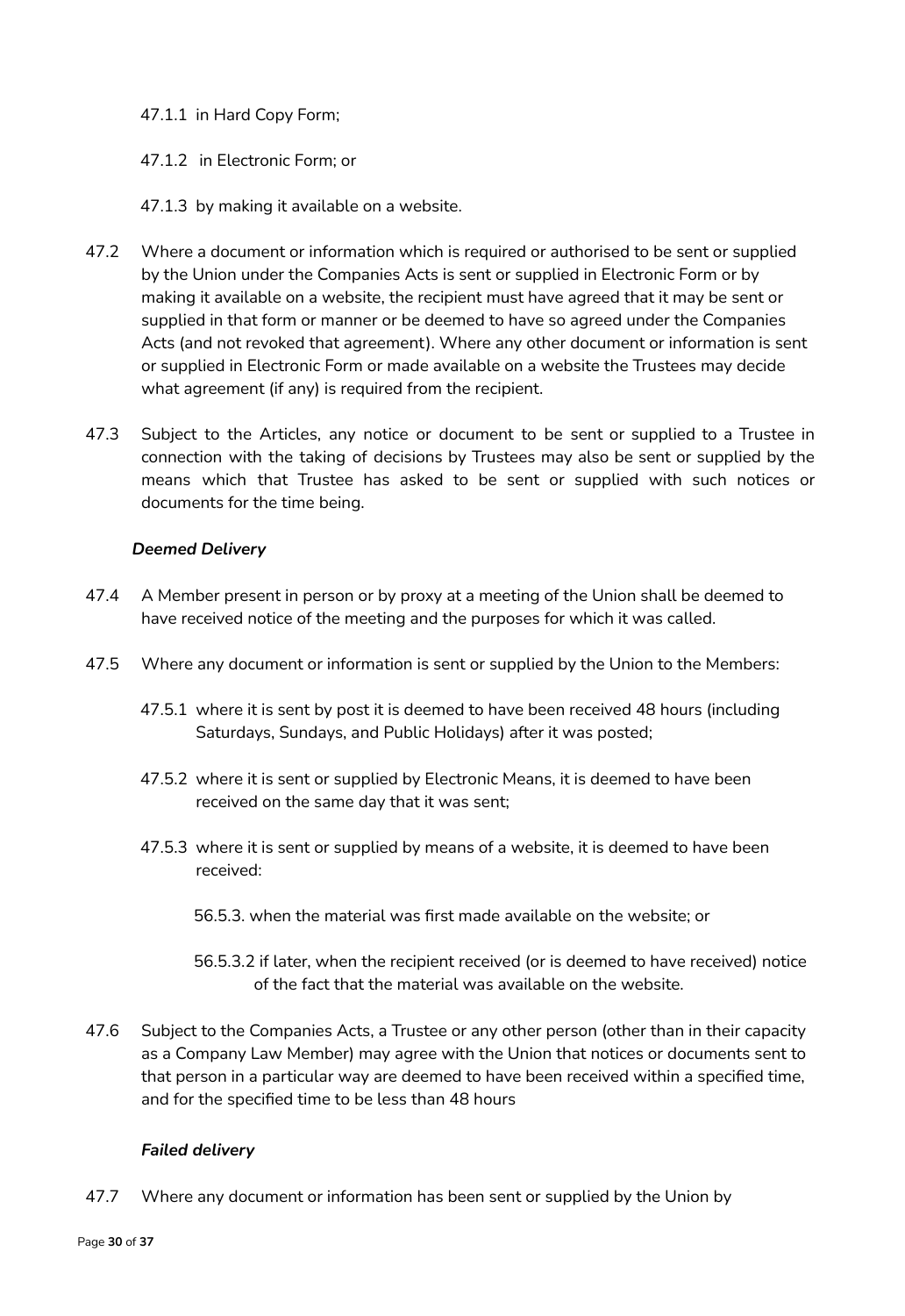Electronic Means and the Union receives notice that the message is undeliverable:

- 47.7.1 if the document or information has been sent to a Company Law Member and is notice of a Company Law Meeting of the Union, the Union is under no obligation to send a Hard Copy of the document or information to the Company Law Member's postal address as shown in the Union's register of Company Law Members, but may in its discretion choose to do so;
- 47.7.2 in all other cases, the Union shall send a Hard Copy of the document or information to the Member's postal address as shown in the Union's register of Members (if any), or in the case of a recipient who is not a Member, to the last known postal address for that person (if any); and
- 47.7.3 the date of service or delivery of the documents or information shall be the date on which the original electronic communication was sent, notwithstanding the subsequent sending of Hard Copies.
- 58.8 Copies of the Union's annual accounts and reports need not be sent to a person for whom the Union does not have a current address.
- 58.9 Notices of Company Law Meetings need not be sent to a Member who does not register an address with the Union, or who registers only a postal address outside the United Kingdom, or to a Company Law Member for whom the Union does not have a current address.

### *Communications to the Union*

58.10 The provisions of the Companies Acts shall apply to communications to the Union.

A Secretary may be appointed by the Trustees for such term at such remuneration and upon such conditions as they may think fit, and may be removed by them. If there is no Secretary:

- 59.1.1 anything authorised or required to be given or sent to, or served on, the Union by being sent to its Secretary may be given or sent to, or served on, the Union itself, and if addressed to the Secretary shall be treated as addressed to the Union; and
- 59.1.2 anything else required or authorised to be done by or to the Secretary of the Union may be done by or to a Trustee, or a person authorised generally or specifically in that behalf by the Trustees.

#### **60 Minutes**

- 60.1 The Trustees shall cause minutes to be kept for the purpose:
	- 60.1.1 of all appointments of officers made by the Trustees;
	- 60.1.2 of all resolutions of the Union and of the Trustees; and

of all proceedings at meetings of the Union and of the Trustees, and of committees of Trustees, including the names of the Trustees present at each such meeting and any such minute, if purported to be signed (or in the case of minutes of Trustees' meetings signed or authenticated) by the chair of the meeting at which the proceedings were had, or by the chair of the next succeeding meeting,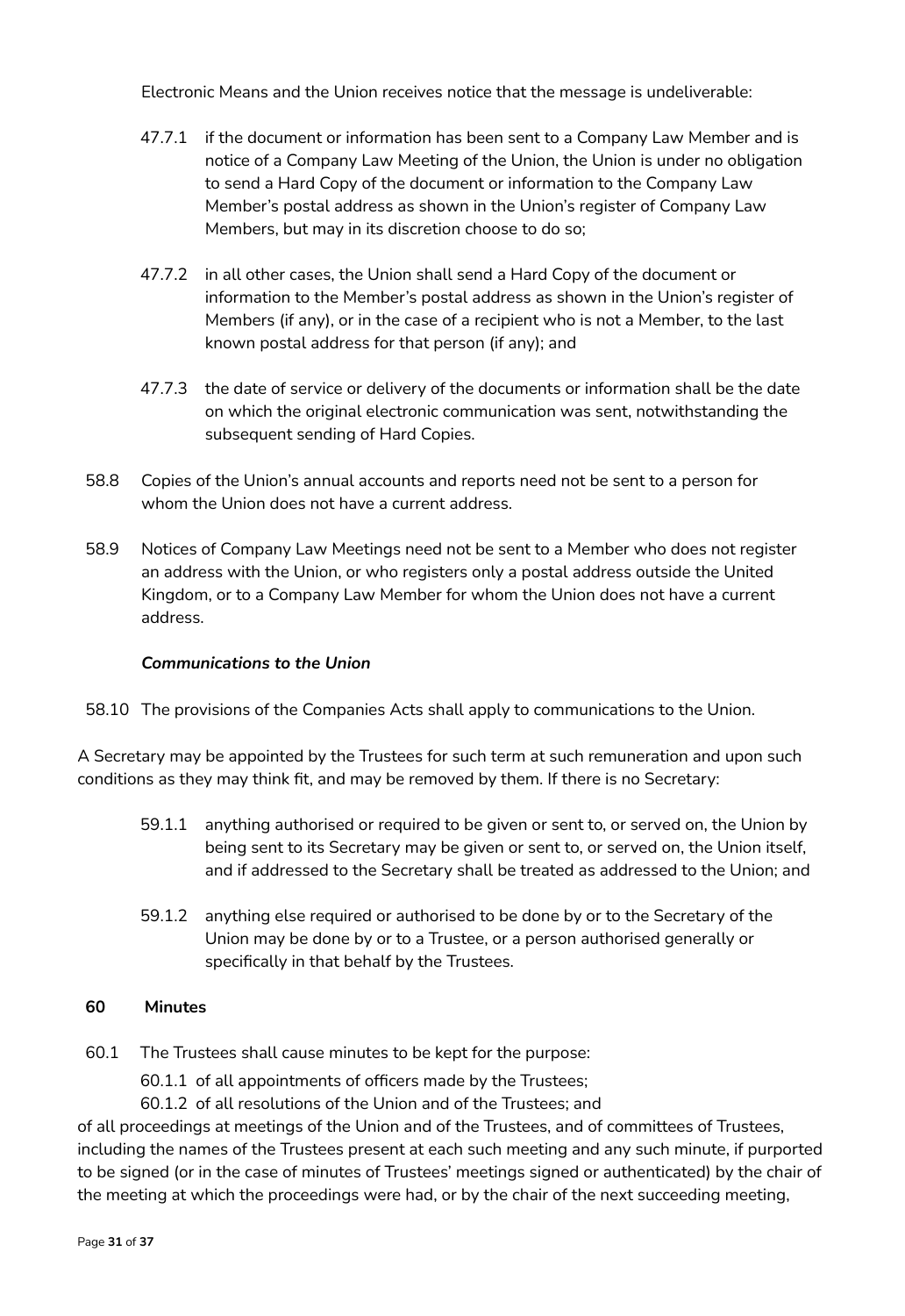shall, as against any Member or Trustee of the Union, be sufficient evidence of the proceedings.

60.2 The minutes referred to above must be kept for at least ten years from the date of the meeting, resolution or decision. They shall normally be considered open and shall be available to the Members on the Union's website, except where those minutes relate to any reserved or confidential matters, including without limitation staff-related or disciplinary matters. Copies of the minutes shall also be kept in the Union's offices.

#### Records and accounts

61 The Trustees shall comply with the requirements of the Companies Acts and of the Charities Acts as to maintaining a Members' register, keeping financial records, the audit or examination of accounts and the preparation and transmission to the Registrar of Companies and the Charity Commission of:

61.1.1 annual reports: 61.1.2 annual returns; and 61.1.3 annual statements of account

61.2 The Student Members of the Union have the right to ask the Trustees questions in writing about the content of any documents referred to in Article 61.1.

### **62 Irregularities**

The proceedings at any meeting or on the taking of any poll or the passing of a written resolution or the making of any decision shall not be invalidated by reason of any accidental informality or irregularity (including any accidental omission to give or any non-receipt of notice) or any want of qualification in any of the persons present or voting or by reason of any business being considered which is not specified in the notice unless a provision of the Companies Acts specifies that such informality, irregularity or want of qualification shall invalidate it.

#### **63 Exclusion of model articles**

The relevant model articles for a company limited by guarantee are hereby expressly excluded.

#### *TRUSTEES' INDEMNITY*

#### **64 Indemnity**

Without prejudice to any indemnity to which a Trustee may otherwise be entitled, every Trustee shall and every other officer or auditor of the Union may be indemnified out of the assets of the Union against any liability incurred by them in that capacity to the extent permitted by the Companies Acts.

The Trustees shall have power to effect Trustees' indemnity insurance, despite their interest in such policy.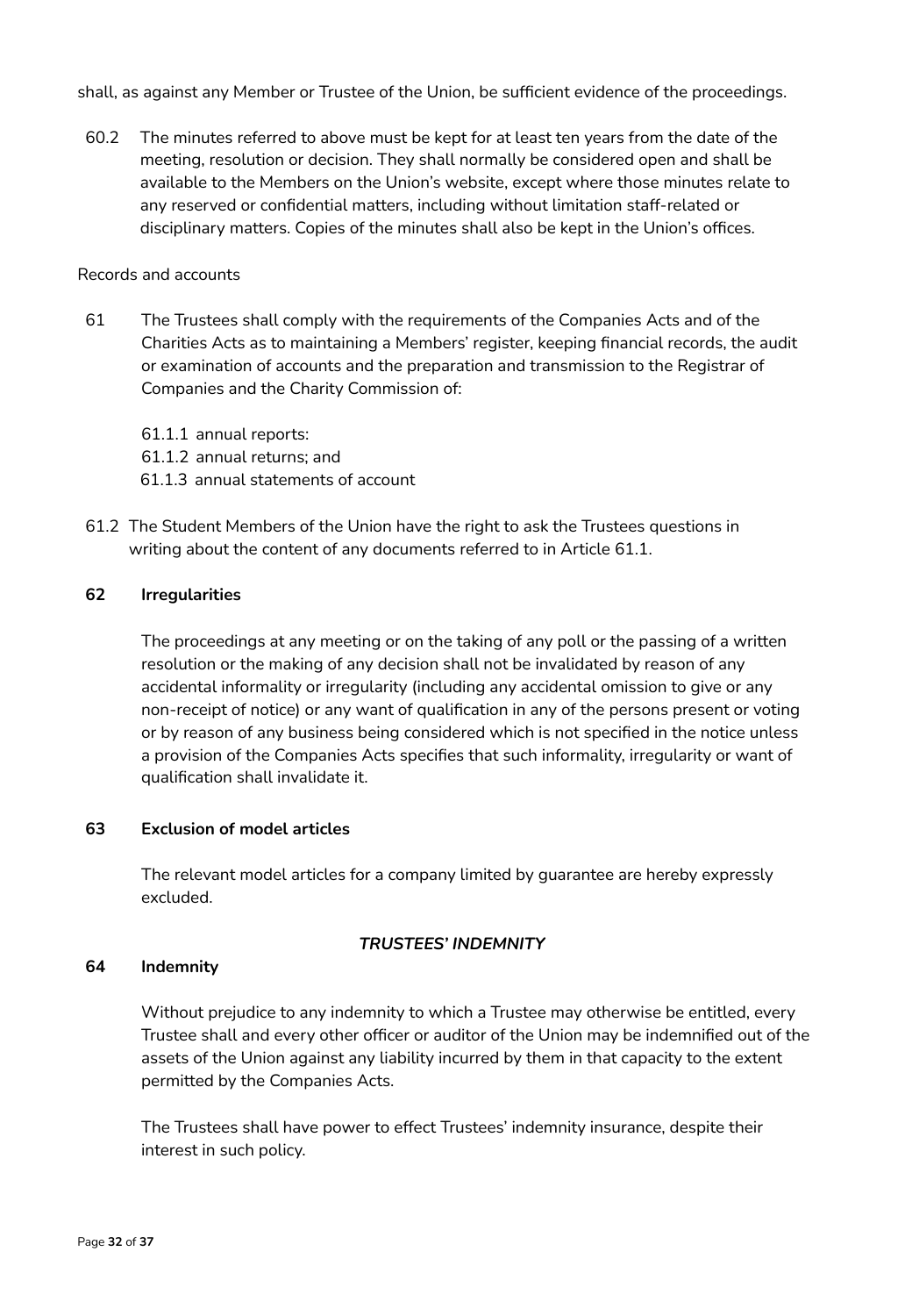## *DEFINITIONS AND INTERPRETATION*

## **65 Defined terms**

65.1 In these Articles, unless the context requires otherwise, the following terms shall have the following meanings:

| <b>Term</b>                           | <b>Meaning</b>                                          |
|---------------------------------------|---------------------------------------------------------|
| 65.1.1 "Academic Year"                | the period between September in one year to             |
|                                       | August in the next year determined by the Union         |
|                                       | as the period during which Students are required        |
|                                       | to be registered with London Metropolitan               |
|                                       | University. Each Academic Year is for the time          |
| 65.1.2 "address"                      | being divided into two semesters;                       |
|                                       | includes a number or address used for the               |
|                                       | purpose of sending or receiving documents               |
|                                       | by electronic means;                                    |
| 65.1.3 "Alumni Trustee"               | a Trustee appointed in accordance with the              |
|                                       | articles who must have graduated from London            |
|                                       | Metropolitan University for a period of at least        |
|                                       | three years and for the avoidance of doubt shall        |
|                                       | not be deemed to be either a major union office         |
|                                       | holder or a sabbatical union office holder for the      |
|                                       | purposes of Section 22 of the Education Act;            |
| 65.1.4 "Appointments and Remuneration |                                                         |
| Committee"                            | the committee set up in accordance with the<br>articles |
| 65.1.5 "Articles"                     |                                                         |
|                                       | these articles of association of the Union;             |
| 65.1.6 "Board of Trustees" or "Board" | The Trustees of the Union;                              |
| 65.1.7 "Bye-Laws"                     | the bye-laws setting out the working practices of       |
|                                       | the Union made from time to time in accordance          |
|                                       | with the articles;                                      |
| 65.1.8 "Chair"                        |                                                         |
|                                       | the chair of Trustees, who shall be an external         |
|                                       | trustee in accordance with the articles;                |
| 65.1.9 "chair of the meeting"         | in the case of Student Members' Meetings                |
|                                       | means the person chairing the meeting in                |
|                                       | accordance with the articles and in the case of         |
|                                       | Trustees' meetings means the person chairing            |
|                                       | the meeting in accordance with the articles;            |
| 65.1.10 "Chief Executive"             |                                                         |
|                                       | the Chief Executive of the Union who is                 |
|                                       | appointed by Trustees;                                  |
| 65.1.11 "circulation date"            | in relation to a written resolution, has the            |
|                                       | meaning given to it in the Companies Acts;              |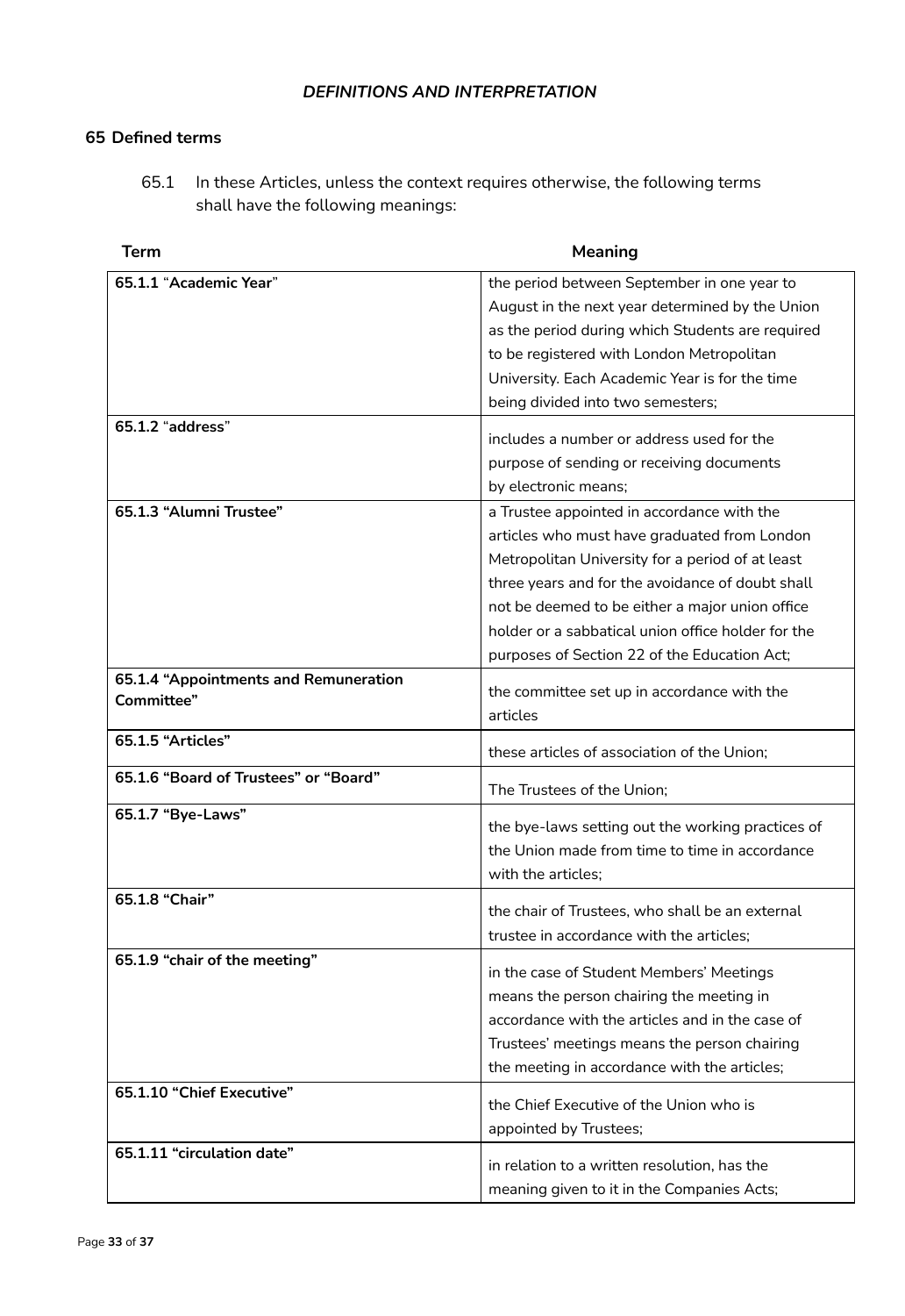| 65.1.12 "clear days"           | in relation to the period of a notice, that period<br>excluding the day when the notice is given or<br>deemed to be given and the day for which it is<br>given or on which it is to take effect;                                                                                                                                                                                                                                                                                                                                                            |
|--------------------------------|-------------------------------------------------------------------------------------------------------------------------------------------------------------------------------------------------------------------------------------------------------------------------------------------------------------------------------------------------------------------------------------------------------------------------------------------------------------------------------------------------------------------------------------------------------------|
| 65.1.13 "Code of Practice"     | the code of practice relating to the University's<br>obligations under Section 22 of the Education<br>Act;                                                                                                                                                                                                                                                                                                                                                                                                                                                  |
| 65.1.14 "Companies Acts"       | means the Companies Acts (as defined in<br>Section 2 of the Companies Act 2006), in so far<br>as they apply to the Union;                                                                                                                                                                                                                                                                                                                                                                                                                                   |
| 65.1.15 "Conflict of Interest" | any direct or indirect interest of a Trustee<br>(whether personal, by virtue of a duty of loyalty<br>to another organisation or otherwise) that<br>conflicts, or might conflict with the interests of<br>the Union;                                                                                                                                                                                                                                                                                                                                         |
| 65.1.16 "Connected Person"     | any person falling within one of the following<br>categories and where payment to that person<br>might result in the Trustee obtaining benefit: (a)<br>any spouse, civil partner, parent, child, brother,<br>sister, grandparent or grandchild of a Trustee; or<br>(b) the spouse or civil partner of any person in<br>(a); or (c) any person living with a Trustee or their<br>partner; or (d) any company or LLP or firm of<br>which a Trustee is a paid director, member,<br>partner or employee, or shareholder holding<br>more than 1% of the capital; |
| 65.1.17 "document"             | includes, unless otherwise specified, any<br>document sent or supplied in electronic form;                                                                                                                                                                                                                                                                                                                                                                                                                                                                  |
| 65.1.18 "Education Act"        | the Education Act 1994;                                                                                                                                                                                                                                                                                                                                                                                                                                                                                                                                     |
| 65.1.19 "Elected Officers"     | the Sabbatical Officers and the Part-Time<br>Officers;                                                                                                                                                                                                                                                                                                                                                                                                                                                                                                      |
| 65.1.20 "electronic form"      | has the meaning given in Section 1168 of the<br>Companies Acts;                                                                                                                                                                                                                                                                                                                                                                                                                                                                                             |
| 65.1.21 "Executive Committee"  | means the committee comprising the Sabbatical<br>Officers and the Part-Time Officers as further<br>described in the articles;                                                                                                                                                                                                                                                                                                                                                                                                                               |
| 65.1.22 "External Trustee"     | a Trustee appointed in accordance with the<br>articles, who for the avoidance of doubt shall not<br>be deemed to be either a major union office<br>holder or a sabbatical union office holder for the<br>purposes of Section 22 of the Education Act;                                                                                                                                                                                                                                                                                                       |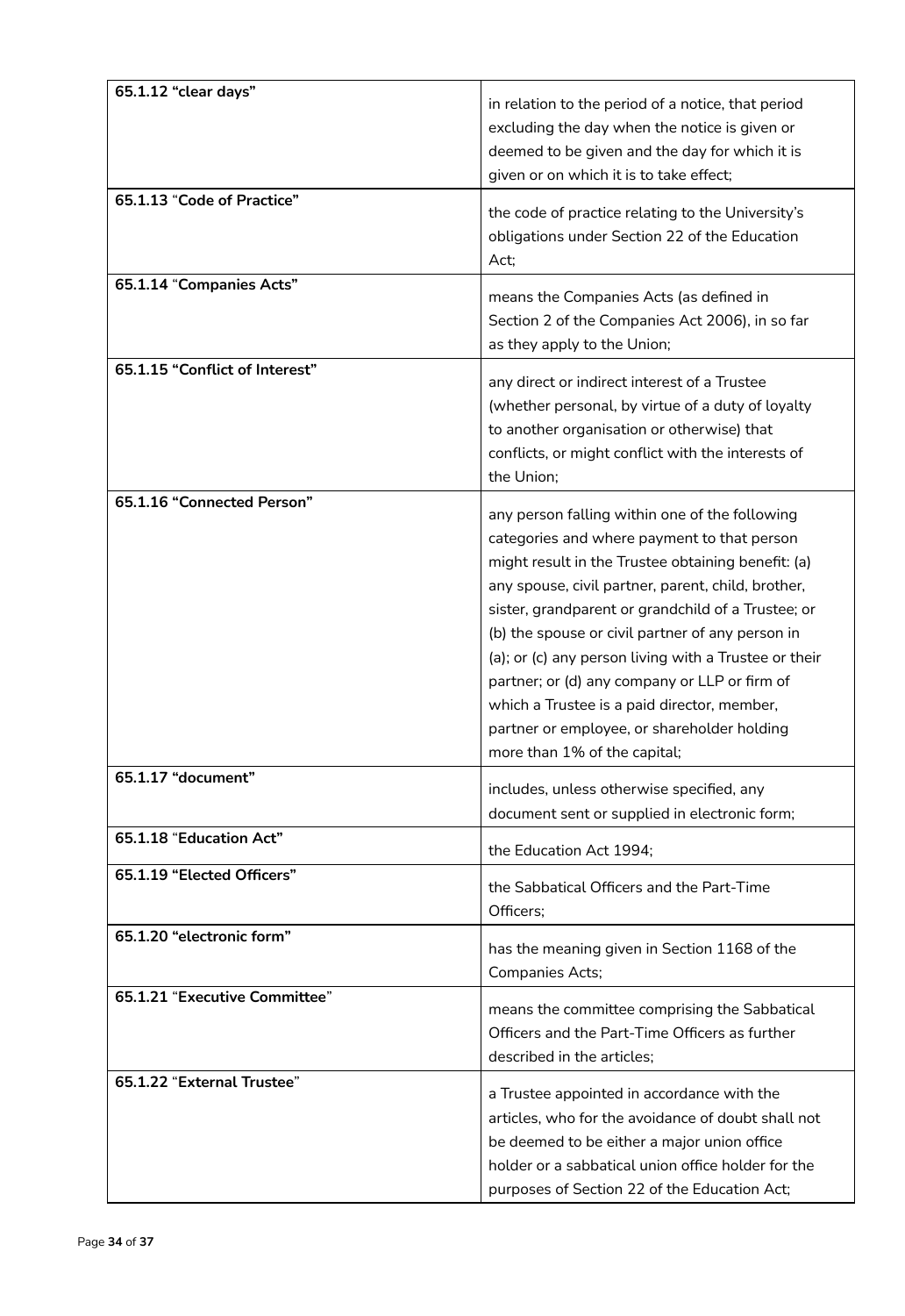| 65.1.23 "financial expert"               | an individual, company or firm who is authorised<br>to give investment advice under the Financial<br>Services and Markets Act 2000;                                                                       |
|------------------------------------------|-----------------------------------------------------------------------------------------------------------------------------------------------------------------------------------------------------------|
| 65.1.24 "hard copy" and "hard copy form" | have the meanings respectively given to them in<br>the Companies Acts;                                                                                                                                    |
| 65.1.25 "Hour"                           | any full period of an hour but not including any<br>part of a day that is a Saturday, Sunday or Bank<br>Holiday in England;                                                                               |
| 65.1.26 "Members"                        | members of the Union as defined in the articles<br>and being from the Effective Date Students at<br>London Metropolitan University as further<br>defined in the articles, and the Sabbatical<br>Officers; |
| 65.1.27 "NUS"                            | National Union of Students;                                                                                                                                                                               |
| 65.1.28 "Part-Time Officers"             | The Members elected in accordance with the<br>Bye-Laws to be officers of the Union while<br>continuing their studies.                                                                                     |
| 65.1.29 "Policy"                         | Policy set by Referenda or the Student Council in<br>accordance with the articles, or by the Members in<br>a Student Members' Meeting;                                                                    |
| 65.1.30 "President"                      | the president of the Union, as elected by the<br>Members in accordance with the Bye-Laws;                                                                                                                 |
| 65.1.31 "Referendum"                     | a ballot in which all Members of the Union are<br>entitled to cast a vote, the protocol for which<br>shall be set out in the Bye-Laws;                                                                    |
| 65.1.32 "Sabbatical Officers"            | the individuals elected in accordance with the<br>Articles (each of whom is a "major union office<br>holder" for the purposes of section 22 of the<br>Education Act);                                     |
| 65.1.33 "Sabbatical Trustee"             | a Trustee elected in accordance with the<br>Articles;                                                                                                                                                     |
| 65.1.34 "Secure Petition"                | a written request to the Union which shall be<br>fixed in a pre-arranged place or places or held<br>securely on-line;                                                                                     |
| 65.1.35 "Student"                        | any individual who is formally registered for<br>an approved programme of study provided by<br>London Metropolitan University;                                                                            |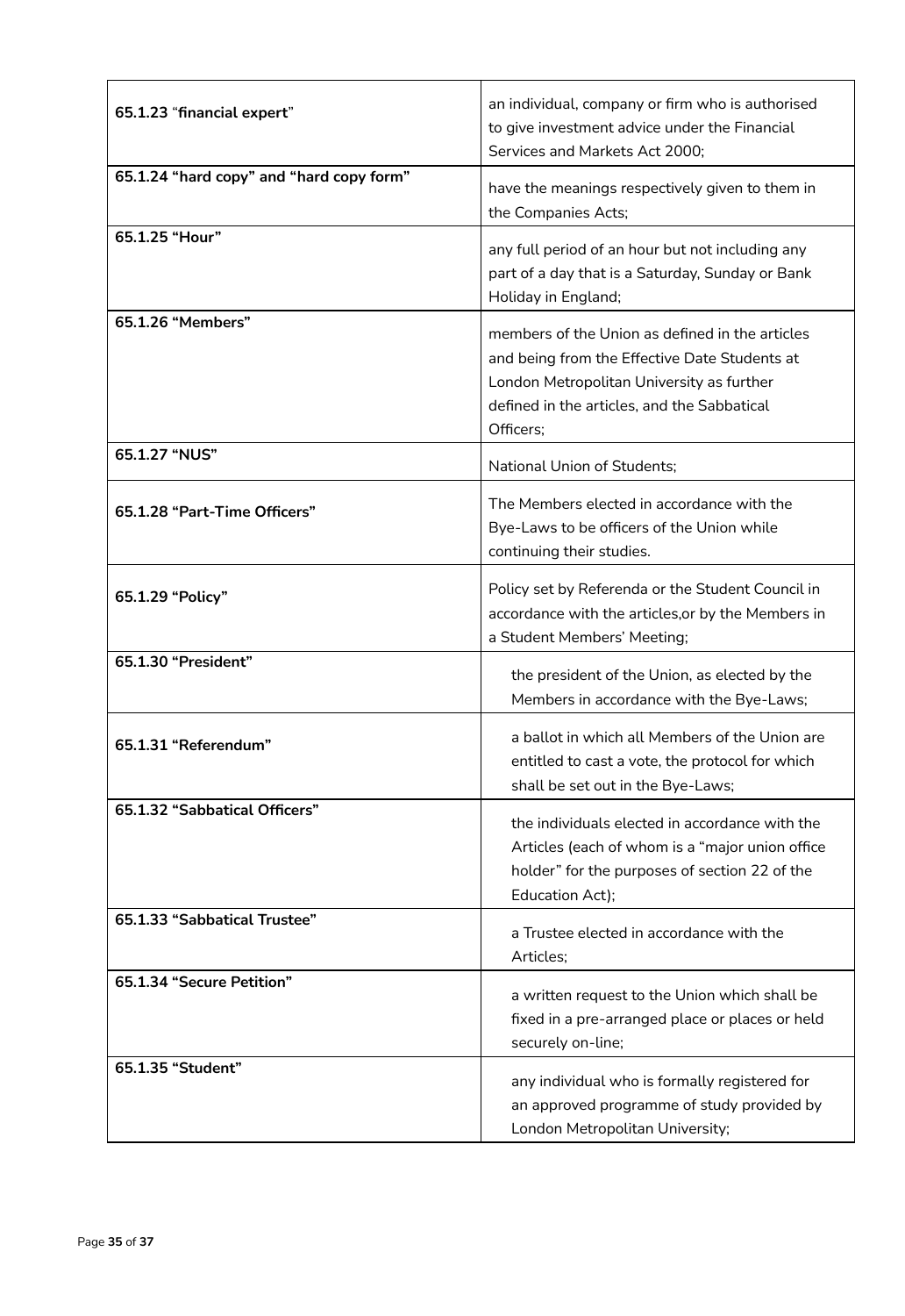| 65.1.36 "Student Council"<br>65.1.37 "Student Trustee" | the Student body elected by and from<br>Students constituted in accordance with these<br>Articles and the Bye-Laws of the Union;<br>a Trustee appointed in accordance with the<br>Articles who is a Student and who, for the<br>avoidance of doubt, shall not be a major union<br>office holder for the purposes of Section 22 of<br>the Education Act; |
|--------------------------------------------------------|---------------------------------------------------------------------------------------------------------------------------------------------------------------------------------------------------------------------------------------------------------------------------------------------------------------------------------------------------------|
| 65.1.38 "Subsidiary Company"                           | any company in which the Union holds more<br>than 50% of the shares, controls more than<br>50% of the voting rights attached to the<br>shares or has the right to appoint a majority of<br>the board of the company;                                                                                                                                    |
| 65.1.39 "Trustee" and "Trustees"                       | the directors of the Union as defined in the<br>Articles: the Sabbatical Trustees, the Student<br>Trustees, the Alumni Trustees and the<br><b>External Trustees:</b>                                                                                                                                                                                    |
| 65.1.40 "Union"                                        | The Students' Union of London Metropolitan<br>University                                                                                                                                                                                                                                                                                                |
| 65.1.41 "The Vice Chair"                               | The Vice Chair of Trustees, as appointed in<br>accordance with the Articles                                                                                                                                                                                                                                                                             |
| 65.1.42 "writing"                                      | the representation or reproduction of words,<br>symbols or other information in a visible form<br>by any method or combination of methods,<br>whether sent or supplied in electronic form or<br>otherwise; and                                                                                                                                          |